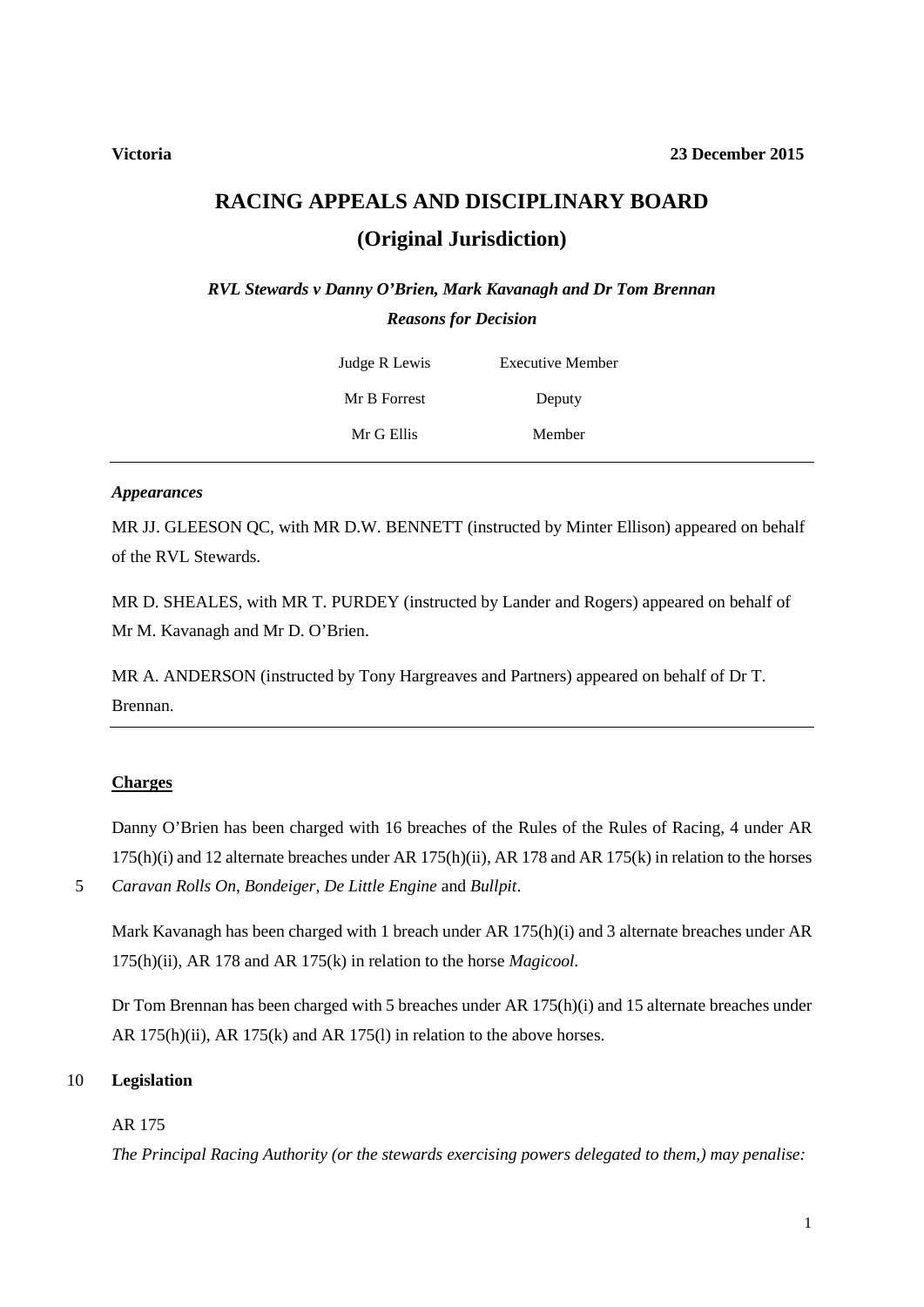- *(h) Any person who administers, or causes to be administered, to a horse any prohibited substance:*
- 

15 *(i) for the purpose of affecting the performance or behaviour of a horse in a race or of preventing its starting in a race; or*

- *(ii) which is detected in any sample taken from such horse prior to or following the running of any race.*
- *(k) Any person who has committed any breach of the Rules, or whose conduct or*  20 *negligence has led or could have led to a breach of the Rules.*
	- *(l) Any person who attempts to commit, or conspires with any other person to commit, or any person who connives at or is a party to another committing any breach of the Rules*

#### AR 178

*Subject to AR 178G, when any horse that has been brought to a racecourse for the purpose of*  25 *engaging in a race and a prohibited substance is detected in any sample taken from it prior to or following its running in any race, the trainer and any other person who was in charge of such horse at any relevant time may be penalised.*

O'Brien and Kavanagh have pleaded not guilty to all charges.

Brennan has pleaded guilty to all charges under AR 175(k) and (l) in so far as those charges concern 30 the trainers' breaches of AR 178 and not guilty to all others.

# **"Agreed Facts**

# **Relevant Persons**

- 1. Danny O'Brien (O'Brien) is and was at all relevant times a trainer licensed by Racing Victoria and a person bound by the Racing Victoria Rules of Racing (the Rules).
- 35 2. O'Brien was at all relevant times the trainer of the horses *Caravan Rolls On*, *Bondeiger, De Little Engine* and *Bullpit.*
	- 3. Mark Kavanagh (Kavanagh) is and was at all relevant times a trainer licensed by Racing Victoria and a person bound by the Rules.
	- 4. Kavanagh was at all relevant times the trainer of the horse *Magicool.*
- 40 5. Dr Tom Brennan (Brennan) was at all relevant times a veterinarian who was:
	- (1) a partner of the Flemington Equine Clinic;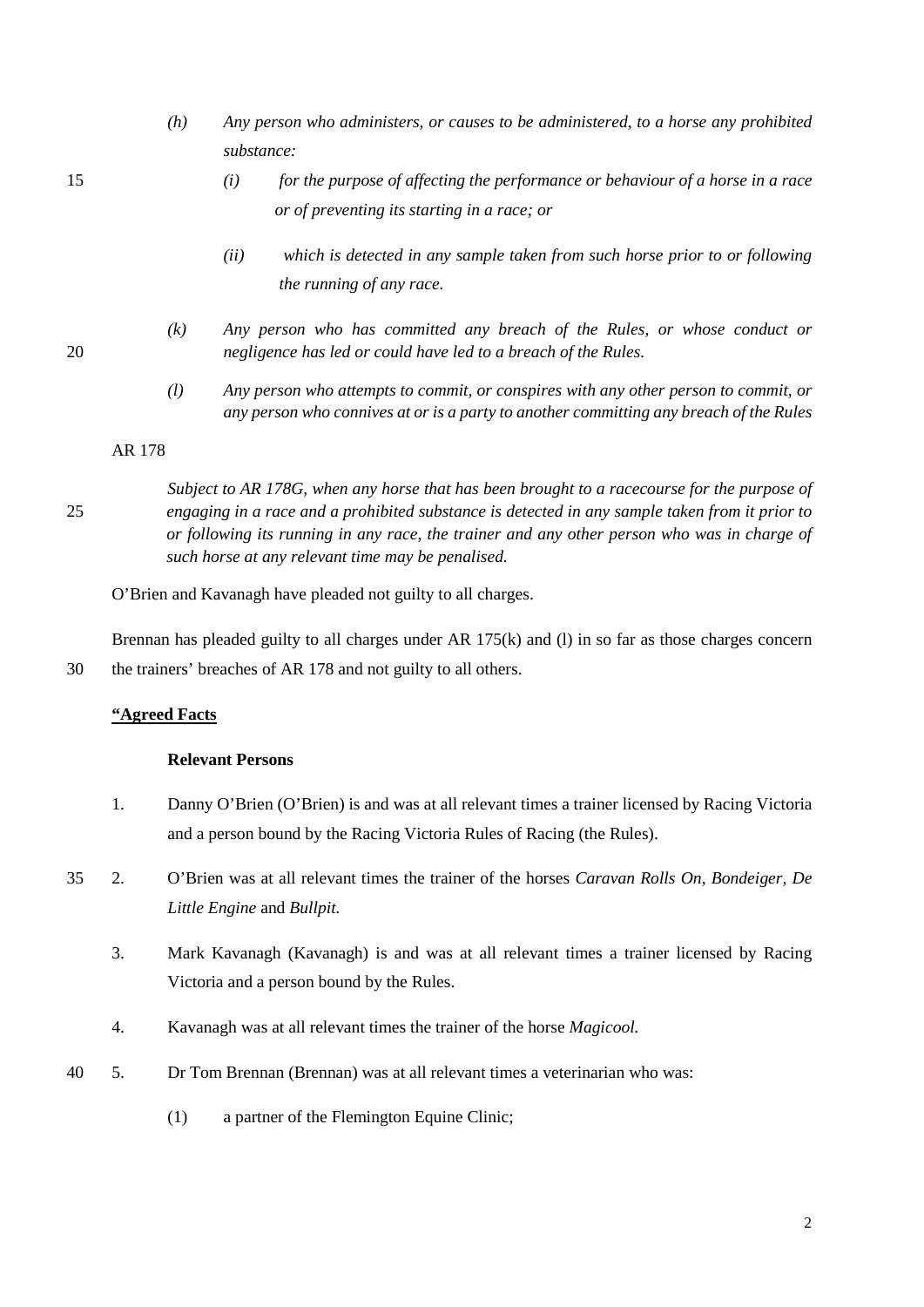- (2) engaged by O'Brien as the primary care veterinarian who attended to, and provided general veterinary advice in respect of, horses trained by O'Brien including *Caravan Rolls On, Bondeiger, De Little Engine* and *Bullpit*; and
- 45 (3) engaged by Kavanagh as the primary care veterinarian who attended to, and provided general veterinary advice in respect of, horses trained by Kavanagh including *Magicool.*

#### **Relevant test results**

- 6. On 1 November 2014, *Caravan Rolls On* ran in the Lexus Stakes (Group 3) over 2500 metres 50 at Flemington racecourse. Certificates of analysis of a pre-race urine sample taken from *Caravan Rolls On* were provided by:
	- (1) ChemCentre, recording a cobalt concentration of 350μg/l with a measurement of uncertainty of 35μg/l;
- (2) Hong Kong Jockey Club Racing Laboratory (HKJC), recording a concentration of 55 about 380μg/l.
	- 7. On 1 November 2014, *Bondeiger* ran in the AAMI Victoria Derby (Group 1) over 2500 metres at Flemington racecourse. Certificates of analysis of a pre-race urine sample taken from *Bondeiger* were provided by:
- (1) ChemCentre, recording a cobalt concentration of 330μg/l with a measurement of 60 uncertainty of 33μg/l;
	- (2) HKJC, recording a concentration of about 370μg/l.
	- 8. On 22 November 2014, *De Little Engine* ran in the People @ Work Handicap (BM70) over 2300 metres at Ballarat racecourse. Certificates of analysis of a post-race urine sample taken from *De Little Engine* were provided by:
- 65 (1) ChemCentre, recording a cobalt concentration of 550μg/l with a measurement of uncertainty of 55μg/l;
	- (2) HKJC, recording a concentration of about 580μg/l.
- 9. On 19 December 2014, *Bullpit* ran in the Jeep 55 Second Challenge Heat 9 (BM70) over 955 metres at Moonee Valley racecourse. Certificates of analysis of a post-race urine sample taken 70 from *Bullpit* were provided by:

3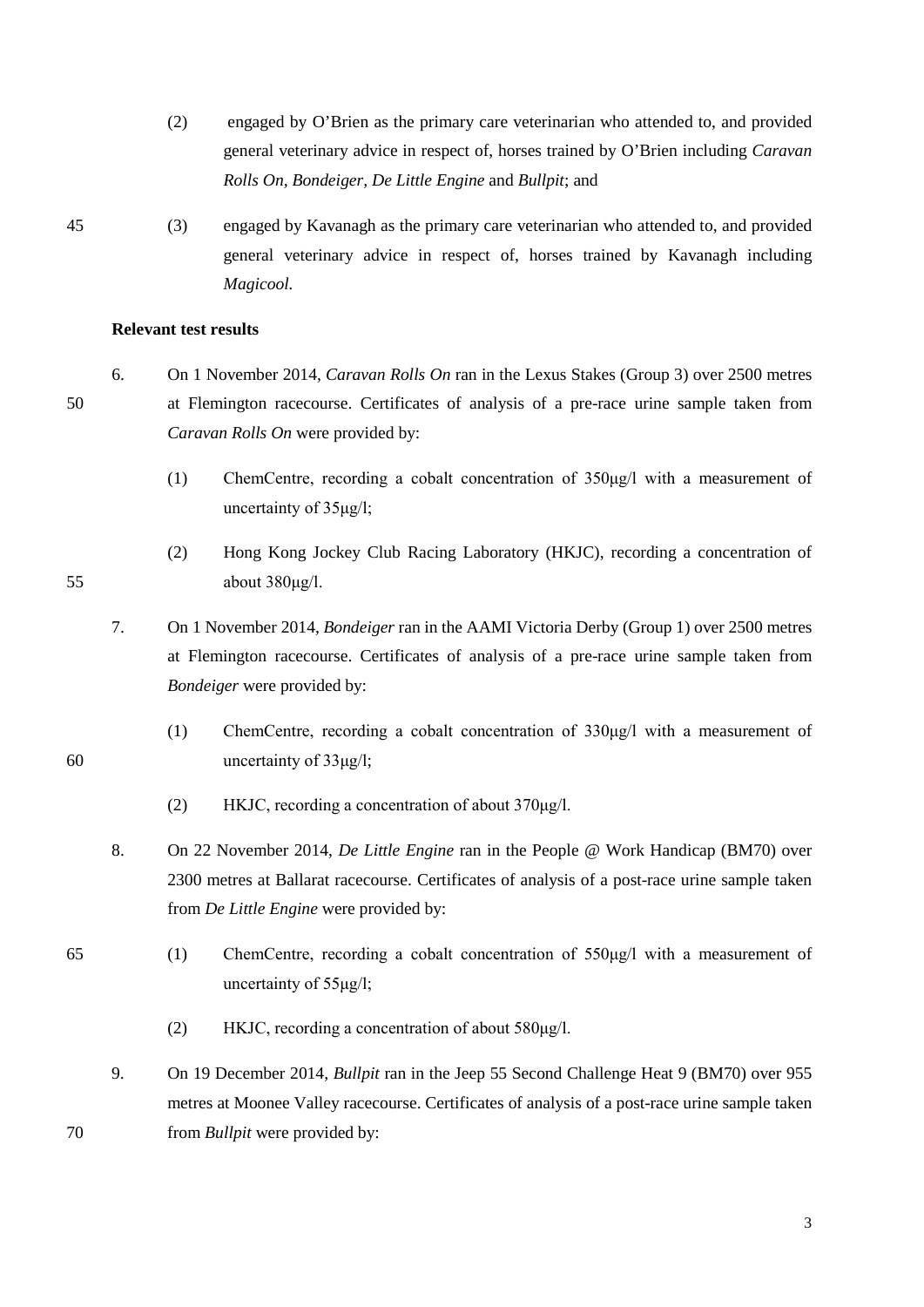- (1) ChemCentre, recording a cobalt concentration of 300μg/l with a measurement of uncertainty of 20μg/l (sic);
- (2) HKJC, recording a concentration of about 320μg/l.
- 10. On 4 October 2014, *Magicool* ran in the UCI Stakes (Listed) over 1800 metres at Flemington 75 racecourse. Certificates of analysis of a post-race urine sample taken from *Magicool* were provided by:
	- (1) ChemCentre, recording a cobalt concentration of 640μg/l with a measurement of uncertainty of 64μg/l;
	- (2) HKJC, recording a concentration of about 670μg/l.
- 80 11. Cobalt, when present in a horse's urine at a concentration greater than  $200\mu g/l$ , is a prohibited substance within AR 178B.

# **Administration of cobalt**

- 12. In the lead up to the race on 1 November 2014, *Caravan Rolls On* was administered the medication and supplements set out in the administration spreadsheet at tab 16(b) of Volume 2 85 of the stewards' Brief in the O'Brien matter, including an intravenous drip on 23 October 2014, 27 October 2014 and 30 October 2014. With the knowledge of O'Brien, Flemington Equine Clinic invoiced the owners of *Caravan Rolls On* the sum of \$120 for each of these drips.
- 13. In the lead up to the race on 1 November 2014, B*ondeiger* was administered the medication and supplements set out in the administration spreadsheet at tab 16(a) of Volume 2 of the 90 stewards' Brief in the O'Brien matter, including an intravenous drip on 18 October 2014, 23 October 2014 and 30 October 2014. With the knowledge of O'Brien, Flemington Equine Clinic invoiced the owners of *Bondeiger* the sum of \$120 for each of these drips.
- 14. In the lead up to the race on 22 November 2014, *De Little Engine* was administered the medication and supplements set out in the administration spreadsheet at tab 16(c) of Volume 2 95 of the stewards' Brief in the O'Brien matter, including an intravenous drip on 13 November 2014, 17 November 2014 and 20 November 2014. With the knowledge of O'Brien, Flemington Equine Clinic invoiced the owners of *De Little Engine* the sum of \$120 for each of these drips.
- 15. In the lead up to the race on 19 December 2014, *Bullpit* was administered the medication and supplements set out in the administration spreadsheet at tab 16(d) of Volume 2 of the stewards' 100 Brief in the O'Brien matter, including an intravenous drip on 13 December 2014 and 17

4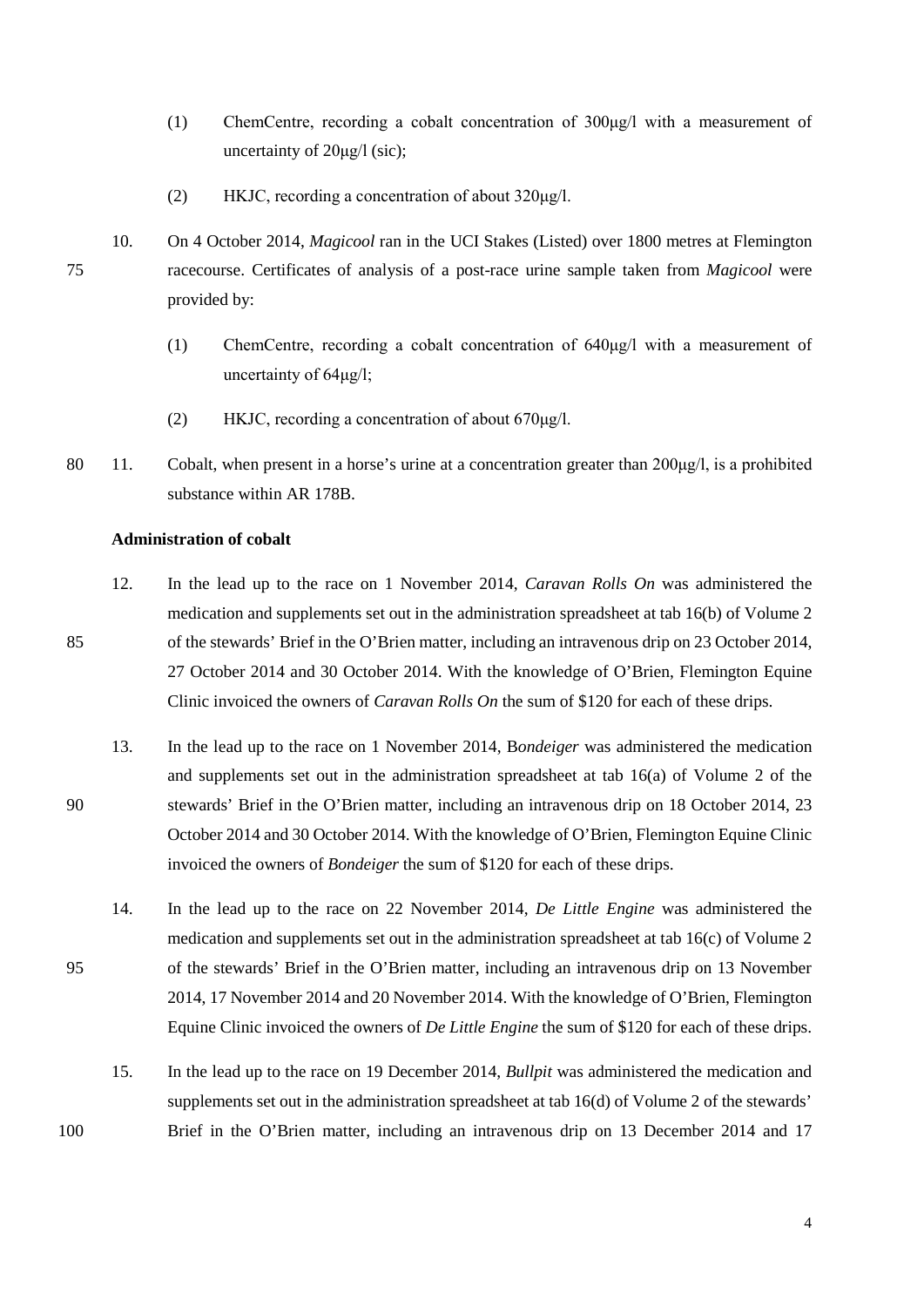December 2014. With the knowledge of O'Brien, Flemington Equine Clinic invoiced the owners of *Bullpit* the sum of \$120 for each of these drips.

- 16. In the lead up to the race on 4 October 2014, *Magicool* was administered the medication and supplements set out in the administration spreadsheet at tab 12 of Volume 2 of the stewards' 105 Brief in the Kavanagh matter, including an intravenous drip on 2 October 2014. With the knowledge of Kavanagh, Flemington Equine Clinic invoiced the owners of *Magicool* the sum of \$120 for this drip.
	- 17. Each of the intravenous drips referred to in paragraphs 12 to 16 above was:
		- (1) prepared by Brennan;
- 110 (2) administered by Brennan, or staff members of Flemington Equine Clinic at Brennan's direction;
	- (3) contained the substances set out in the administration spreadsheets, namely:
		- (a) 20ml of VAM (containing the equivalent of 1.96mg of cobalt);
		- (b) 20ml of Ferrocyl (containing no cobalt); and
- 115 (c) 20ml of Coforta/Cophos (containing the equivalent of 0.04mg of cobalt), in one litre of Darrow's Solution;
	- (4) in addition, contained approximately 5ml of a substance described as

"Vitamin Complex"

- 18. The substance described as "Vitamin Complex":
- 120 (1) was not a commercially available product;
	- (2) was contained in bottles bearing a label which:
		- (a) is shown in the photographs at tabs  $9(a)$ ,  $9(c)$  and  $9(d)$  of Volume 2 of the stewards' Brief in the O'Brien matter and tabs 6(a), 6(c) and 6(d) of Volume 2 of the stewards' Brief in the Kavanagh matter;
- 125 (b) stated: "For Animal Use ONLY", "Vitamin Complex", and "A complete Vitamin and Mineral mix to be administered orally";
	- (c) did not contain any statement as to the constituent ingredients of the substance or the manufacturer or source of the substance;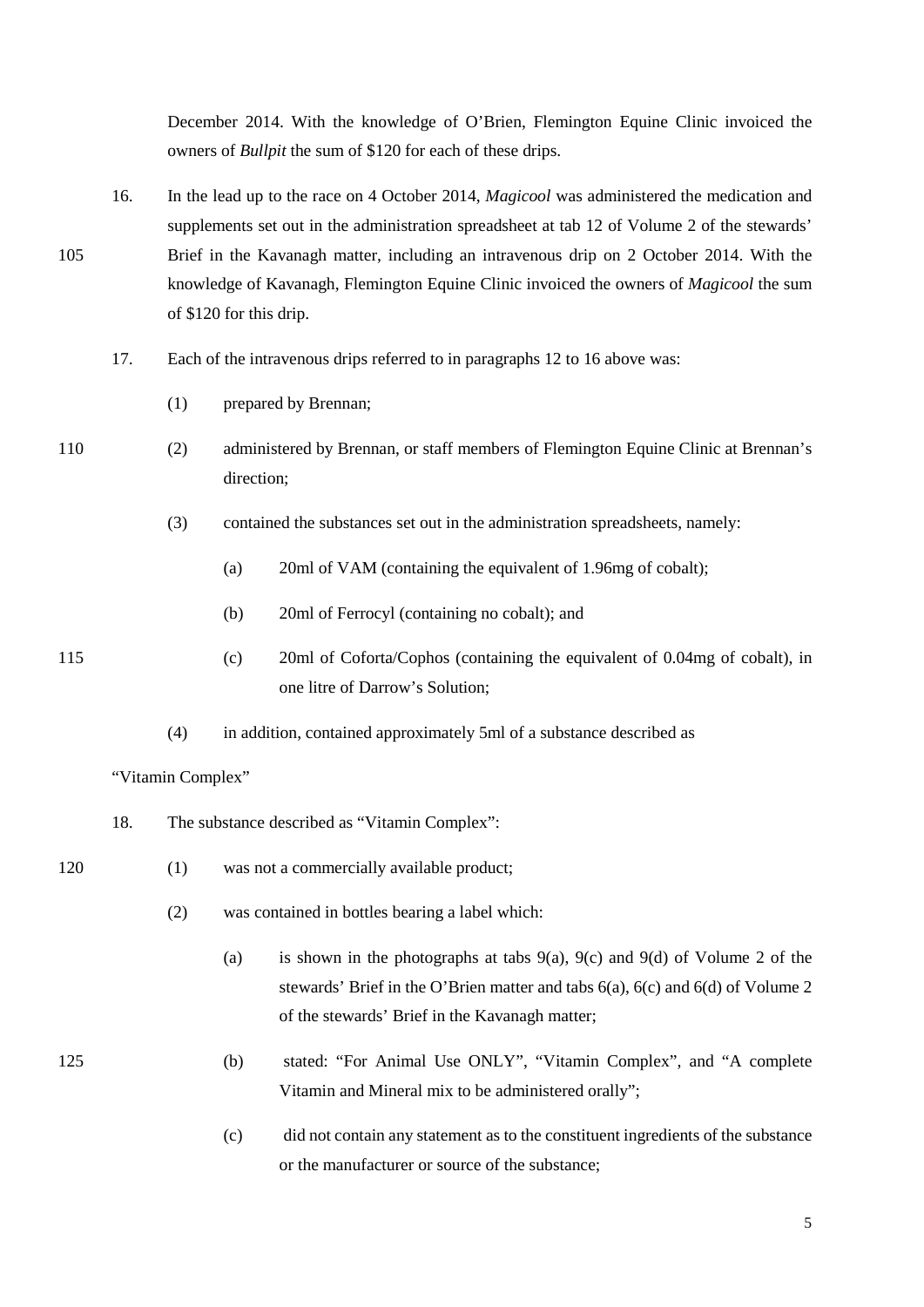- (3) contained cobalt at a concentration of approximately 20,100,000μg/l, being 20.1mg/ml; 130 and
	- (4) was obtained by Brennan from Dr Adam Matthews (Matthews), who was then an employee of Flemington Equine Clinic.
	- 19. Having regard to the cobalt concentration of the "Vitamin Complex" substance, a 5ml dose of that substance contained the equivalent of approximately 100.5mg of cobalt.
- 135 20. Accordingly, each of the intravenous drips referred to in paragraphs 12 to 16 above contained approximately 102.5mg of cobalt in total.
- 21. (Stewards and Trainers only) The above-threshold results referred to in paragraphs 6 to 10 above for each horse were caused by the cobalt administered to the horse in the intravenous drips referred to in 140 paragraphs 12 to 16 above respectively.
	- 21A. (Stewards and Brennan only)

The cobalt contained in the intravenous drips referred to in paragraphs 12 to 17 above respectively caused the urinary cobalt concentration in the race day sample taken from each horse to exceed 200µg/l.

### 145 **Other matters**

22. At approximately 4:21pm on 19 November 2014, O'Brien transferred \$3,000 from a personal bank account to an account nominated to him by Brennan. No invoice has been raised or receipt issued by Brennan or Flemington Equine Clinic in respect of this payment.**"**

### 150 **The standard of proof**

In proof of Charge 1 as it applies to each of the horses of O'Brien and Kavanagh, the stewards rely on facts proved by direct evidence and circumstantial evidence, that is, facts proved by a process of inference.

The charge is serious and consequences flowing from a conviction are grave, there being a mandatory 155 minimum penalty of 3 years disqualification in respect of each offence in the absence of a finding that a special circumstances exists: AR 196(5) and LR 73A.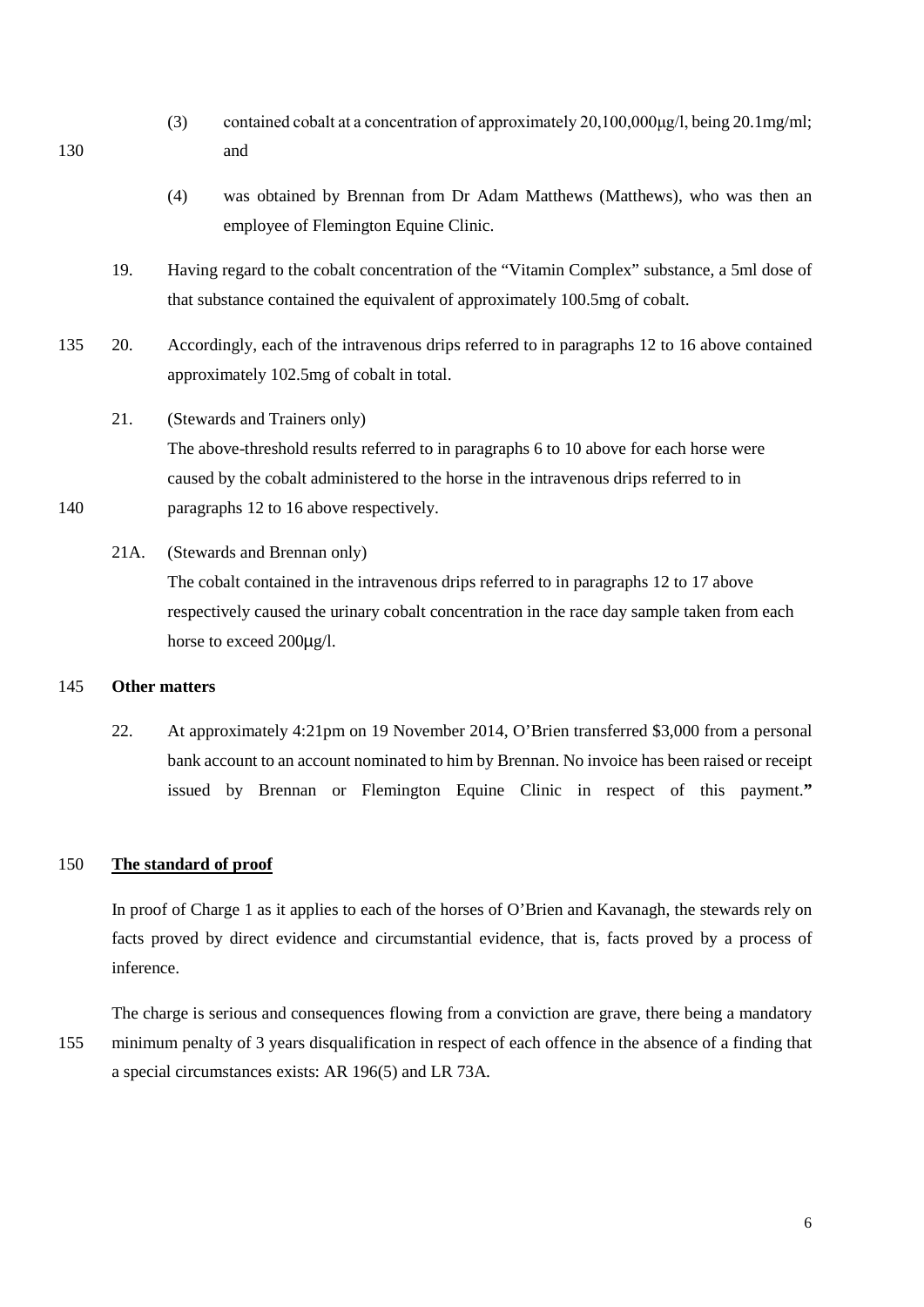The standard of proof for all Charges requires the Board to be comfortably satisfied on the balance of probabilities that each element of the charge has been proved either by evidence or by inference consistent with the Briginshaw<sup>1</sup> principles.

160 In drawing an inference the approach the Board is required to adopt is to consider the weight of the combination of proven facts and circumstances and to determine whether the combined weight of those facts and circumstances supports an inference as a matter of probability<sup>[2](#page-6-1)</sup>.

#### **Defence of O'Brien and Kavanagh**

The Trainers admit that cobalt was administered to their horses in an amount which exceeded the 165 prescribed threshold thereby becoming a prohibited substance.

However, they deny that they caused the prohibited substance to be administered and further deny that any administration was for the purpose of affecting the performance of a horse in a race.

# **Defence of Brennan**

In relation to Charge 1 he says he was unaware that the Vitamin Complex contained cobalt and that it 170 was never his intention to administer a prohibited substance.

He also denies that he administered the Vitamin Complex drip for the purpose of affecting performance, rather it was to aid recovery.

#### **Background and Evidence of Brennan**

In September 2014, Brennan was a senior partner in the veterinary practice Flemington 175 Equine Clinic (FEC). Brennan was the veterinarian almost exclusively used by Kavanagh and O'Brien.

For some years earlier the partners in the practice were Dr Van Veenendaal and Dr Church.

Matthews had worked in the practice as a junior veterinarian however he left the 180 practice after he was alleged to have performed work in a private capacity, it being clear to him that Dr Van Veenendaal was not impressed.

Subsequently Dr Van Veenendaal left the practice and set up his own practice, Ascot Vale Veterinary Services.

<span id="page-6-0"></span> <sup>1</sup> *Briginshaw v Briginshaw* (1938) 60 CLR 336 at 362.

<span id="page-6-1"></span><sup>2</sup> *Transport Industries Insurance Co. Ltd v Longmuir* [1997] 1 VR 125.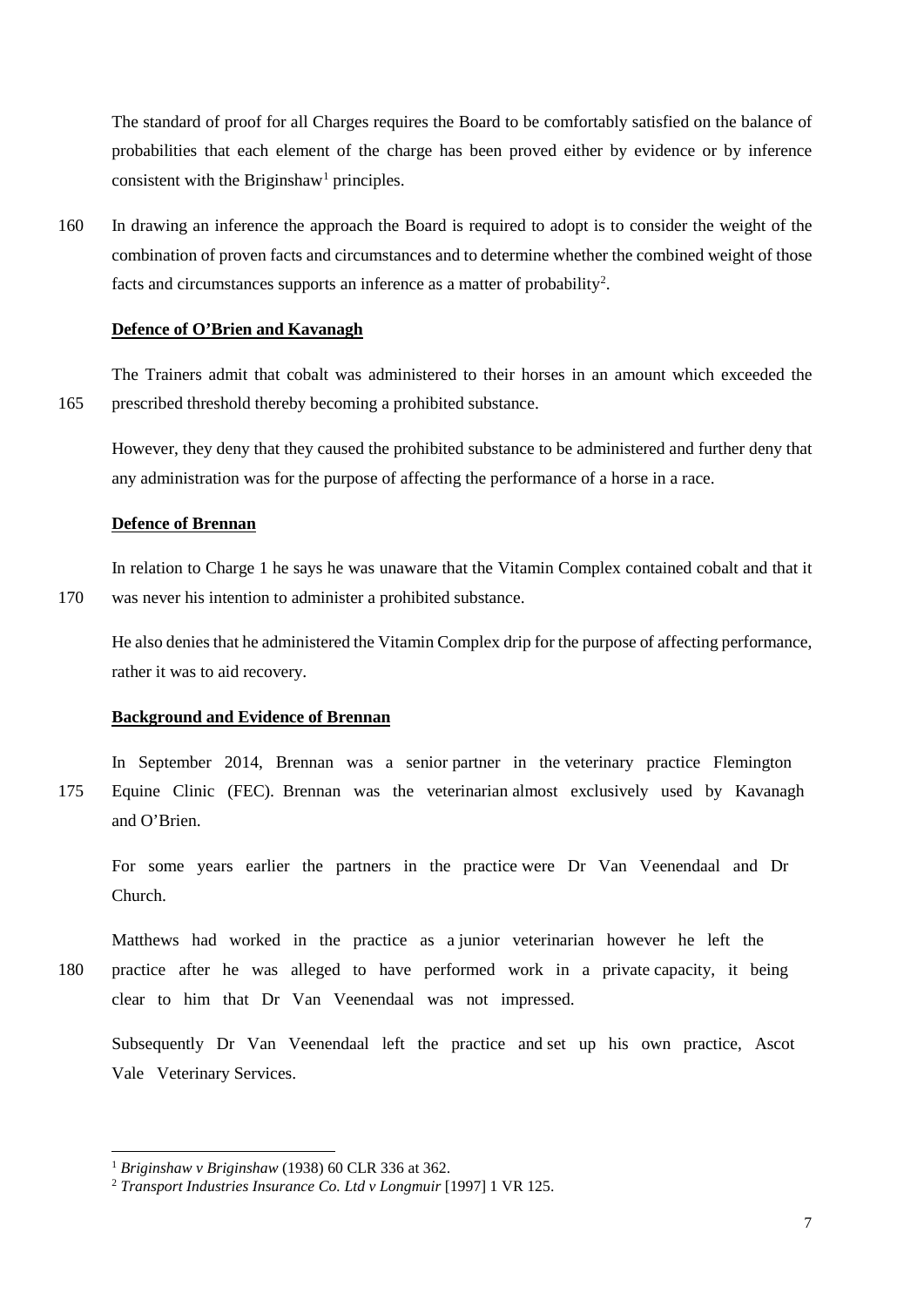It was then that Matthews approached Dr Church and Brennan with a view to re-joining 185 FEC.

Brennan had some reservations about Matthews not only because of his apparent earlier transgression as a junior veterinarian but because he had reason to believe that Matthews had been in the company of people who were referred to as "dodgy blokes."

Eventually Matthews persuaded Dr Church and Brennan to take him on and he joined 190 the practice as a salaried Veterinarian.

As part of the process which led Matthews to become employed he was questioned about his relations with shady characters. He assured Dr Church and Brennan that he no longer associated with such people and that he had mended his ways.

Matthews became an employee in 2011 and impressed the senior partners with his work 195 ethic and his ability.

In the event the practice accepted him as a salaried partner.

As time went on Brennan and Matthews became good friends.

According to Brennan late one afternoon in early September 2014 Matthews arrived at Brennan's home to have a beer and there told him that he had come across a new 200 multivitamin which helped the recovery of horses.

The multivitamin was in liquid form in a brown 100ml bottle which was labelled as described in the Statement of Agreed Facts.

According to Brennan, Matthews assured him that there were no prohibited substances in the bottle, that the cost was \$1,000 for a bottle and that it would deliver twenty (20) 5ml doses.

205 According to Brennan, Matthews told him that he had been using the Vitamin Complex extensively in harness racing for at least three to four months. He said that he had multiple winners that had returned clear swabs. He said he had sourced it from Canada.

According to Brennan, he asked Matthews whether the bottle contained cobalt. He said that Matthews replied that the bottle definitely did not contain cobalt.

210 According to Brennan, notwithstanding Matthews' assertions, he had reservations about Matthews.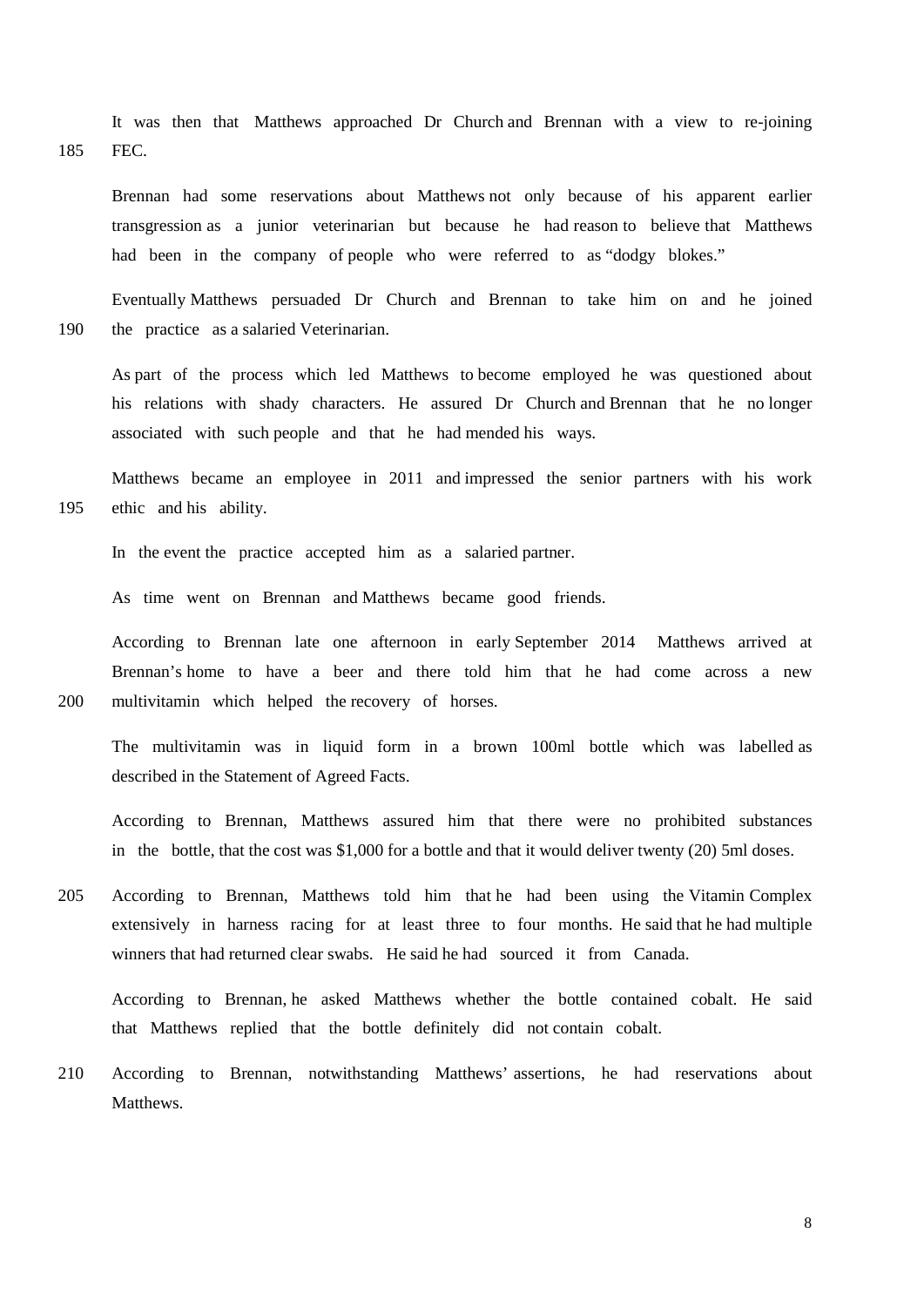In cross examination he agreed that his niggling doubt was based on the cloud under which Matthews originally left the practice, the rumours about his connections and the small question mark he had about Matthews's honesty.

215 Brennan took possession of a bottle and on 11 September rang Nick Bova, a compounding pharmacist.

According to Brennan he asked Bova how much it would cost to test the contents of the bottle. He was told the costs would be between \$10,000 and \$100,000.

Brennan did not pursue the matter further.

220 Brennan subsequently invited Kavanagh and O'Brien to consider the use of the product Vitamin Complex.

He said that he told both trainers that Matthews had sourced the bottle from Canada. He said that he informed them of what the substance was designed to do, when it was to be administered and that the cost was \$1,000 a bottle.

225 He said that he told them that he did not go ahead with testing the contents because of the prohibitive cost.

In relation to Kavanagh, Brennan said that the bottle was in clear view on the back of his vehicle when the discussion took place.

He said that he told both O'Brien and Kavanagh that he could give no guarantees as to 230 the contents of the bottle.

According to Brennan, Kavanagh, despite Brennan's caveat, said "fuck that just do it" and gave him \$3,000 cash in advance a few days later for 3 bottles.

According to Brennan, O'Brien considered his position for a few days before agreeing to purchase the product.

235 Brennan agreed that a bottle of the Vitamin Complex was not produced during their conversation indeed was never seen by O'Brien.

Brennan then went ahead adding a dose of the Vitamin Complex to commercial supplements in a drip to horses trained by Kavanagh and O'Brien.

O'Brien paid \$3000 into Brennan's account on 19 November 2014 for 3 bottles.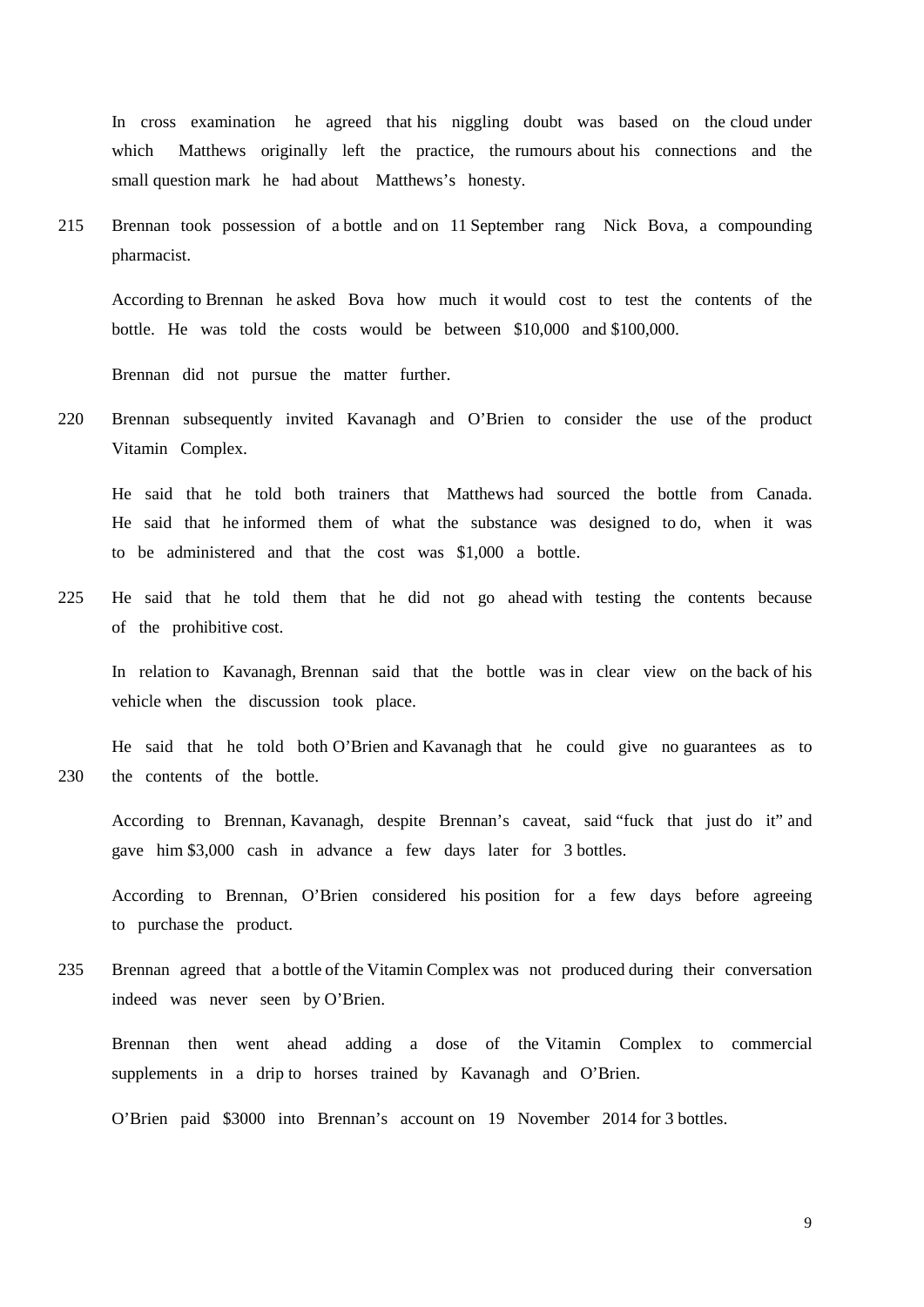240 It is pertinent to note at this stage that Brennan serviced the Kavanagh and O'Brien stables almost exclusively and attended O'Brien's stables six sometimes seven days per week.

He also attended Kavanagh's stables it would appear with similar regulatory.

Not long after Brennan began to administer the drips he was contacted by Sam Kavanagh.

Sam Kavanagh was a licensed trainer in Sydney, who had a strained relationship with his father.

245 Sam Kavanagh however had maintained a friendship with O'Brien and from time to time they telephoned each other.

In the event, Sam Kavanagh came to learn about Brennan's Vitamin Complex. Brennan supplied him with 2 bottles of the product for \$1,000 each and two cash payments of \$1,000 were made on Sam Kavanagh's behalf to Brennan.

250 Staff at FEC were unaware of Brennan's arrangements.

Dr Amy Kelly who was a veterinarian and was Sam Kavanagh's primary Veterinarian at FEC's Sydney operation also was not informed of Brennan's arrangements with Sam Kavanagh.

A horse trained by Sam Kavanagh, *Midsummer Sun* (GB) of which Brennan was a part owner returned a positive to cobalt on  $9<sup>th</sup>$  January 2015.

255 Shortly thereafter Brennan contacted Sam Kavanagh advising him to get rid of the bottle.

He also destroyed the documentary evidence relating to the sending of the bottle to Sam Kavanagh and threw away in a refuse bin a bottle with the remaining contents of Vitamin Complex.

Meanwhile New South Wales stewards had seized a bottle on Sam Kavanagh's premises, had its contents analysed which revealed a heavy concentration of cobalt.

260 The bottle containing cobalt was similarly labelled to the bottles of Vitamin Complex which Brennan said he was using at the O'Brien and Kavanagh stables.

Brennan was eventually called to give evidence at the NSW stewards' inquiry and denied any knowledge of how the bottle came to be in Sam Kavanagh's possession.

On 20 July 2015 Brennan admitted to NSW and RVL stewards that he had previously lied and admitted 265 that he had provided bottles of the Vitamin Complex to Sam Kavanagh, O'Brien and Kavanagh.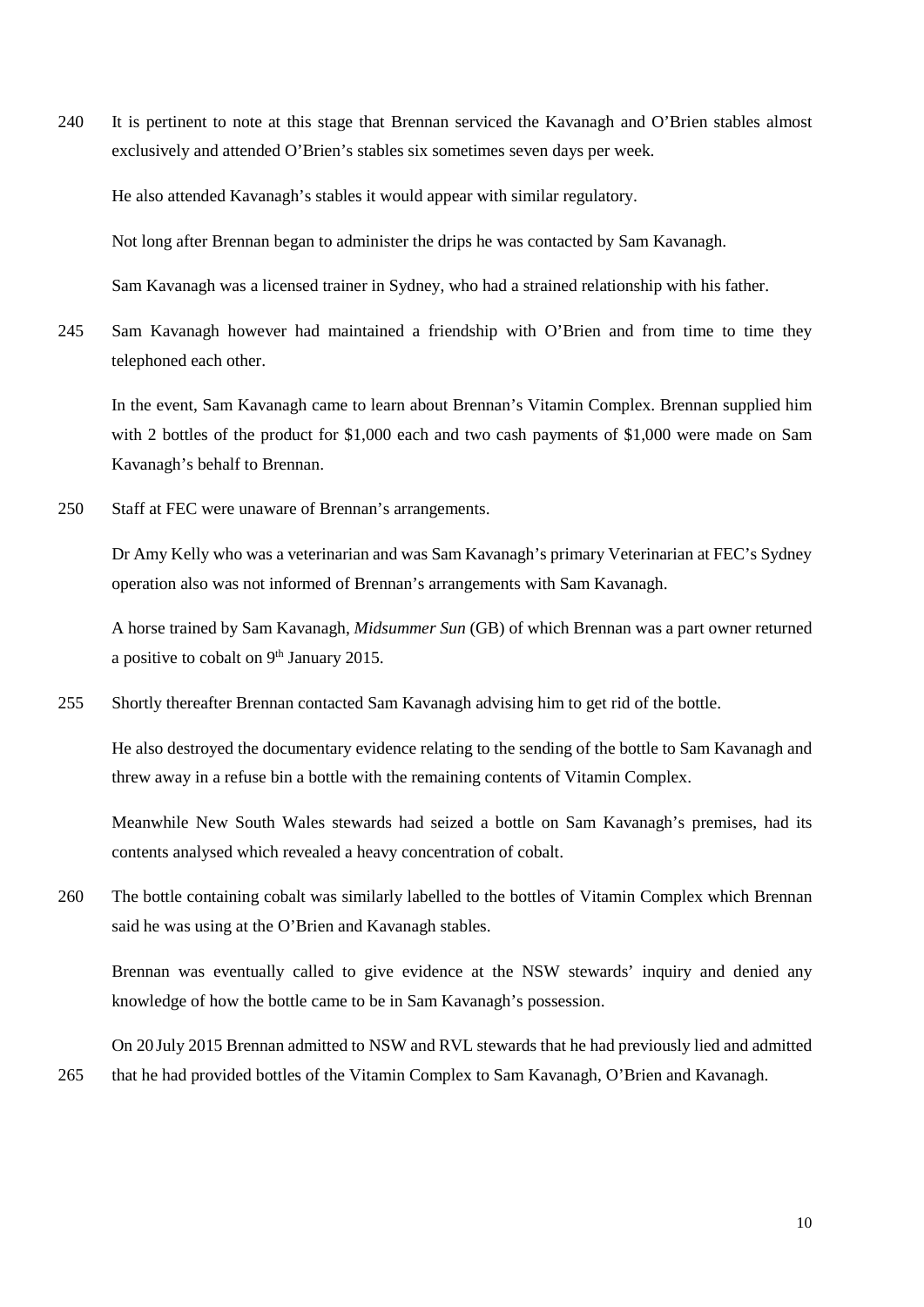#### **Evidence of O'Brien**

In evidence to the Board, O'Brien said that in September 2014, Brennan suggested that he, O'Brien, 270 trial some vitamins and mineral supplements by intravenous drips as an aid to recovery.

O'Brien said he was aware that one or two stables and some footballers were using intravenous fluid supplements and he considered there was merit in getting supplements into his horses after gallops.

He discussed with Brennan when the drips were to be given, seven and two days prior to racing similar to what he believed another successful stable was doing.

275 He had no recollection of discussing with Brennan what the cost of the drips to his owners would be. A few days later he agreed to Brennan's proposal and the drips commenced on 25 September.

O'Brien gave Brennan a list of the horses to be given drips, horses that would be racing during the Spring Carnival.

The drips to the selected horses continued until the end of 2014 after the Spring racing was over and 280 also because no horses were then running, that justified the cost.

O'Brien first heard of the Cobalt 'positives' in a telephone call from trainer Peter Moody, on the morning of 14 January 2015, shortly before stewards arrived at his stables with the news that *Bondeiger*, *Caravan Rolls On* and *De Little Engine* had returned above threshold urine samples to cobalt.

In that first interview with stewards (14 January 2015) the following exchange took place:

| 285 | "MR VILLELLA:       | Have you changed anything differently in relation to feed,<br>supplements, medications - - -                                                                                                                                                                                                                                                                           |
|-----|---------------------|------------------------------------------------------------------------------------------------------------------------------------------------------------------------------------------------------------------------------------------------------------------------------------------------------------------------------------------------------------------------|
|     | MR O'BRIEN:         | We certainly haven't.                                                                                                                                                                                                                                                                                                                                                  |
|     | <b>MR VILLELLA:</b> | - - - during this period of time?                                                                                                                                                                                                                                                                                                                                      |
| 290 | MR O'BRIEN:         | Look, I'd have to ask Tom Brennan whether he's changed anything.<br>That's the only thing I can think of as far as why something like this<br>might have happened, whether we've had some sort of medication $-$<br>you know, we do give them pre-race drips, post-race drips, things like<br>that. I'd have to check with him really. He's the first person after you |
| 295 |                     | guys coming in here that I'll be ringing and saying, "Is there anything<br>you can explain?" because everything that happens within the four<br>walls of the stables is very much the same as it's always been.                                                                                                                                                        |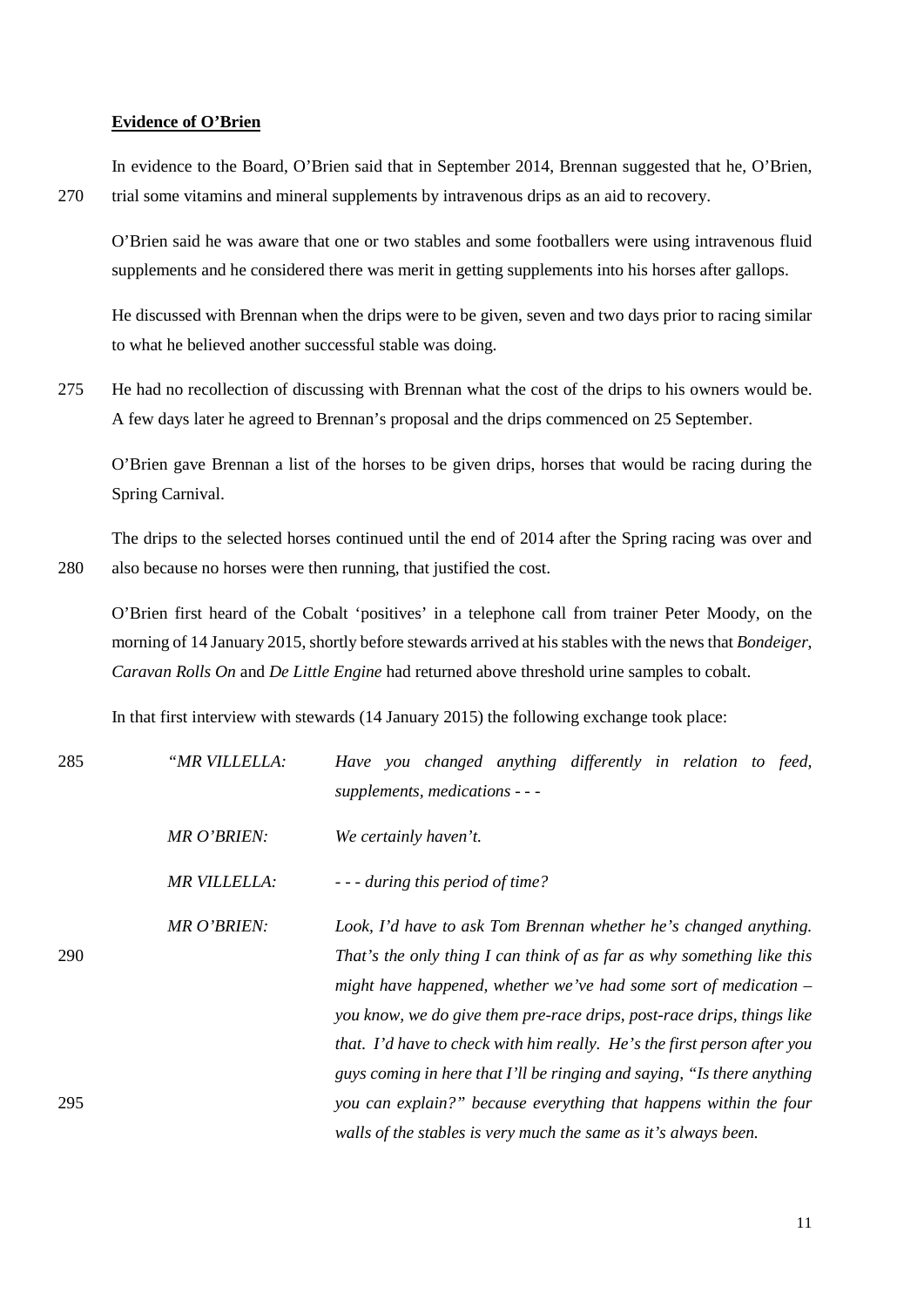|     | <b>MR VILLELLA:</b> | So Tom Brennan, if he was going to administer some product, whether,<br>old, new would he consult you or are you only aware of it through the<br>report that you receive every two weeks? |
|-----|---------------------|-------------------------------------------------------------------------------------------------------------------------------------------------------------------------------------------|
| 300 | MR O'BRIEN:         | Look, there's certain standard things that just happen with runners.<br>They'll give a pre-race drip or a post-race drip and things like that,<br>but they're just protocol.              |
|     | <b>MR VILLELLA:</b> | Can you recall any discussions that you had with Tom Brennan in<br>relation these three horses around this time the samples were taken?                                                   |
| 305 | <b>MR O'BRIEN:</b>  | No, certainly nothing of note. They were all pretty much trouble-free<br>horses, I would have thought.                                                                                    |
|     | Later on:           |                                                                                                                                                                                           |
|     | <b>MR VILLELA:</b>  | So there's been no discussion from Tom Brennan in relation to any<br>new products?                                                                                                        |
| 310 | MR O'BRIEN:         | No.                                                                                                                                                                                       |

O'Brien said that in this and subsequent interviews he answered all questions truthfully.

On 24 February 2015, stewards had informed O'Brien that the Chem Centre Laboratory had reported a cobalt irregularity in the urine sample taken from *Bullpit* on 19 December 2014 and were awaiting confirmatory analysis from Hong Kong.

315 On 13 May 2015, stewards interviewed O'Brien again. By that date O'Brien had been aware for some time that Sam Kavanagh had nominated Brennan as the supplier of the bottle of 'Vitamin Complex' which had been seized by New South Wales stewards from Sam Kavanagh's Sydney premises which on analysis was found to contain a heavy concentration of cobalt.

During the 13 May interview, O'Brien told stewards that he was always trying different things to have 320 the horses in better condition to race, and the drips were introduced on the better horses, racing for bigger prizemoney where the expense of the drips could be justified.

O'Brien was asked by his Counsel about a meeting on 21 July 2015 when Brennan came to see him.

*"Tell us about the discussion?* 

*"- - - Tom came in. He was very emotional. He said, "I met with the stewards last night and*  325 *there's something I need to tell you. You didn't know the full recipe for your drips. There was an extra five mil that went in there from a Vitamin Complex bottle that you may – obviously*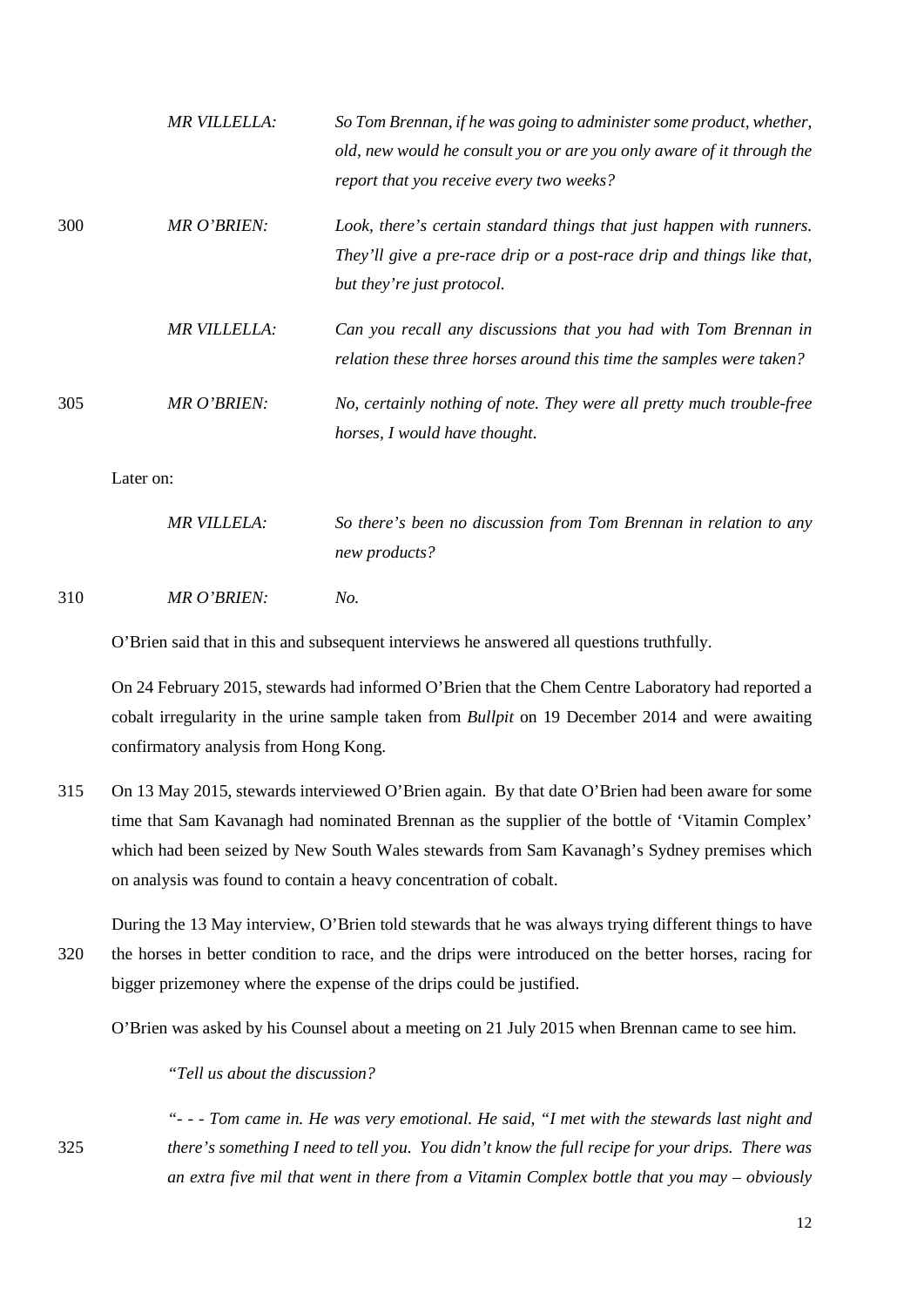*you had heard about." I'd shown it on 13 May. He said basically that, "five mil of that Vitamin Complex had been going into your IV drips."*

O'Brien added that he believed Brennan when he (Brennan) said to him at that meeting that he didn't 330 think there was any cobalt in the drips.

O'Brien said this was the first time that he had heard about the additional 5ml of Vitamin Complex in the drips and of the mention of Adam Matthews' involvement. O'Brien knew Matthews as he had occasionally attended to his horses in the past.

Later that day (21 July) stewards interviewed O'Brien, Brennan having told stewards the previous 335 evening that O'Brien had paid him \$3,000 in November 2014 for three bottles of the Vitamin Complex.

Asked by his Counsel why he didn't tell stewards beforehand about the payment to Brennan for the Vitamin Complex, O'Brien replied that he was never asked. He added that he considered he was being unfairly treated by the stewards, who in his mind had it in for him.

In cross examination, O'Brien reluctantly at first but when pressed, finally agreed that he would take 340 every step reasonable to ensure he knew the products that his horses were receiving.

He said that in 2014, his knowledge of cobalt was limited to knowing it was carcinogenic. He knew nothing about the duration of its efficacy. While he knew the drips contained vitamins, minerals and electrolytes, he did not enquire as to the ingredients of the drips.

Questioned about the \$3,000 he paid to Brennan in November for the Vitamin Complex, he didn't think 345 it was particularly relevant to tell the stewards – "…well, if it was relevant I figured they would have asked me."

He asserted the \$3,000 was a subsidy he was happy to pay so as to keep the costs to owners in check. He denied that he had planned to keep the payment a secret from stewards.

As to why the payment was made without an invoice and from his personal instead of his business 350 account, this happens for convenience from time to time, half a dozen times a year, maybe more, he said.

He denied that his telephone conversations with Sam Kavanagh on 14 January 2015, the day he was first interviewed by stewards, were in relation to his knowledge that Sam Kavanagh had been administering to his horses the same substance supplied by Brennan, that Brennan was administering 355 to the O'Brien horses.

O'Brien explained that he was aware Mark and Sam Kavanagh had a strained relationship and that he spoke to Sam Kavanagh from time to time.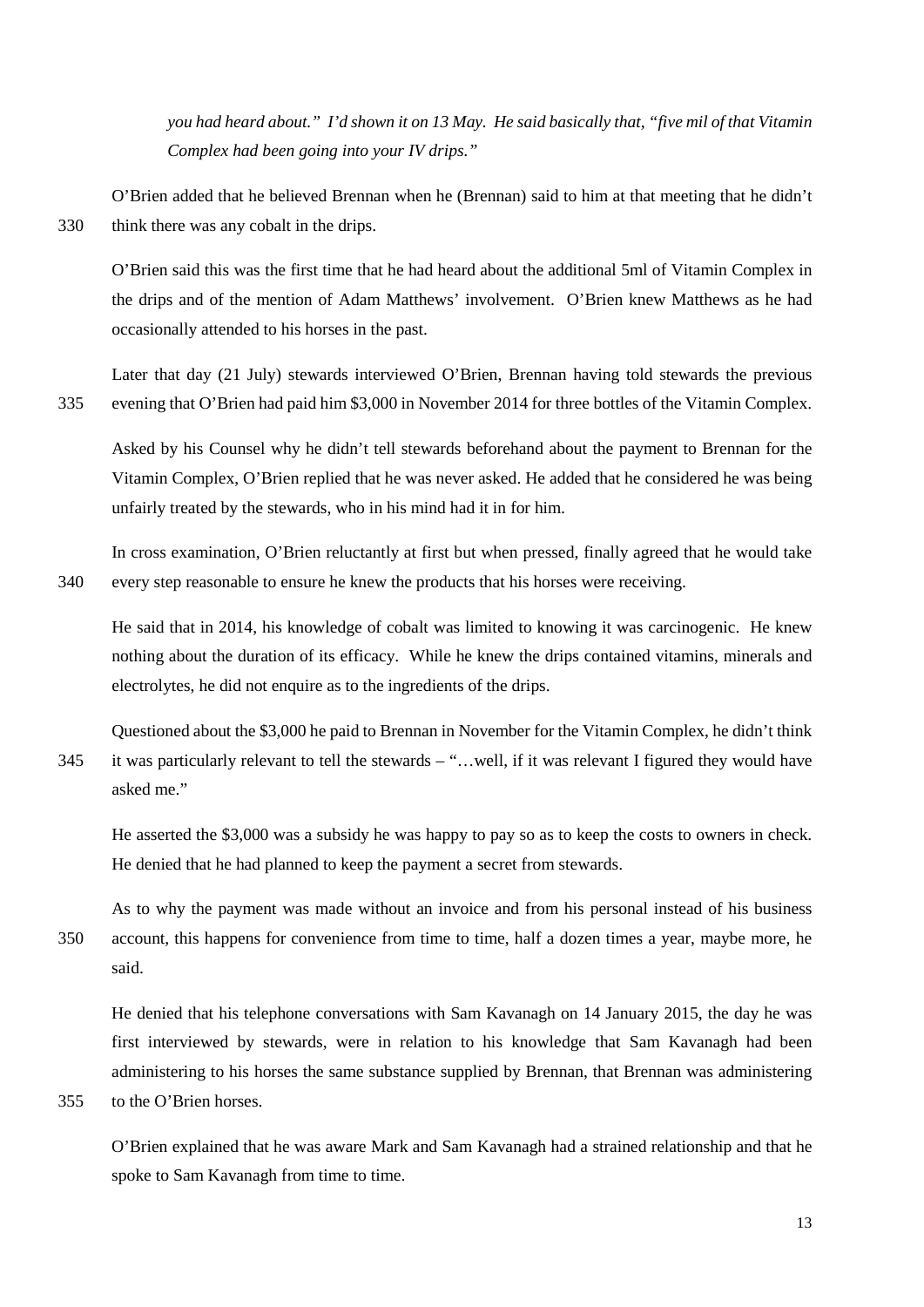In answer to Counsel for Brennan, O'Brien repeated his denials that when first approached by Brennan he was told that Matthews was the source of the product, that the cost was \$1,000 per bottle, that there

360 were no guarantees as to its contents and also that he was aware the horses were receiving 5ml of the Vitamin Complex in each drip.

# **Evidence of Kavanagh**

Kavanagh gave evidence that Brennan suggested the introduction in September 2014 of the use of vitamin drips over the Spring Carnival of 2014. The drips were said to aid recovery, and help a horse 365 hold his condition through the preparation.

Kavanagh denied any discussions as to the cost of the vitamin complex, denied ever seeing the bottle, denied any conversation regarding the ingredients in the drips save that they contained vitamins. Kavanagh denied making a payment for the vitamin complex.

Kavanagh in his evidence stated that he (Brennan) gave an undertaking that everything in the drip was 370 well above board.

Kavanagh agreed that it was his practice, at least prior to September 2014, to speak to Brennan about any medications that he was administering to Kavanagh's horses.

In Kavanagh's evidence in the interview with stewards on 13 May 2015 he denied any discussions with Sam Kavanagh as to the reason his horse had returned a positive to cobalt.

375 In cross examination Kavanagh admitted that he had lied.

*Have you had any discussions with Sam as to the reason why his horse has given a positive to cobalt? You answered, 'nope.' Can you explain to the Board why you lied in that answer? - - - No.*

In fact there was a meeting in Sydney between Sam Kavanagh, Matt Rudolph and Kavanagh on 2 March 380 2015.

To the question "*Did Tom Brennan recommend the use of any new products* (i.e. drips) *around this time?*" Kavanagh replied "*No*."

He sought to explain his denial that he did not use a new product by saying that he had simply changed the method of delivery.

385 Counsel for the stewards suggested that the answer "*We didn't even inject vitamins*" was a lie. Kavanagh sought to justify this answer by attempting to make a distinction between the insertion of a catheter and the insertion of a syringe to introduce solutions into a horse.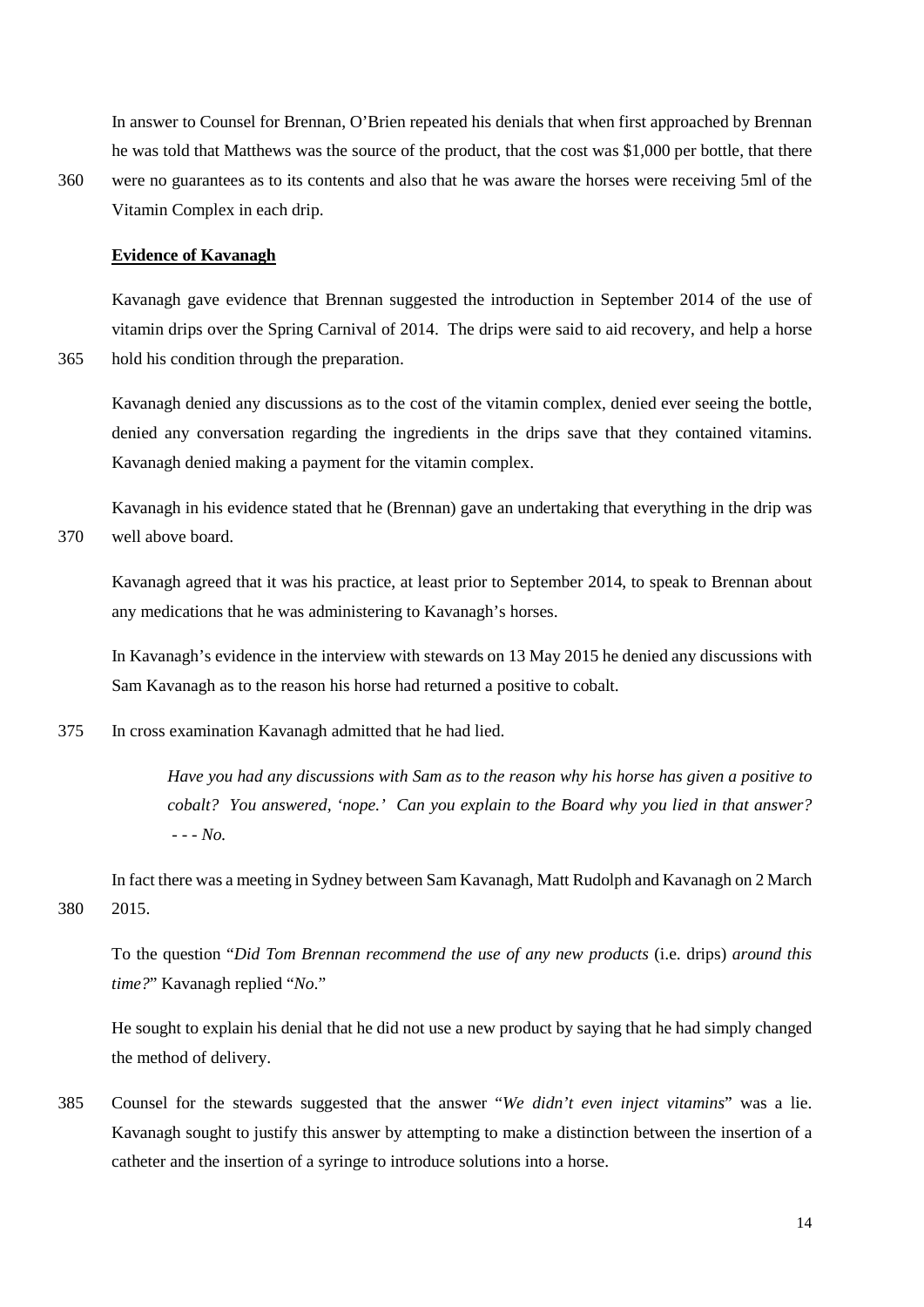#### **Administer or cause to be administered**

In the Statement of Agreed Facts, Brennan admits that the intravenous drips he administered caused the 390 urinary cobalt concentration in each horse to exceed 200µg/l, whereas O'Brien and Kavanagh admit that the above threshold results for each horse were caused by the cobalt administered in the drips as set out in the Administration Spreadsheets.

Where Brennan differs from the trainers is that he does not admit that the drips he administered caused the actual above threshold results.

395 The difference is immaterial in the sense that it is not in issue that Brennan administered a substance which included 5ml of the Vitamin Complex to each of the horses.

Both O'Brien and Kavanagh authorised and requested that the intravenous drips be administered. It was not disputed that O'Brien would give Brennan a piece of paper containing the names of the horses to be given the drips whereas Kavanagh gave oral instructions as to which of his horses were to be

400 treated.

The Board is satisfied that O'Brien caused the prohibited substance to be administered to the horses *Caravan Rolls On, Bondeiger, De Little Engine* and *Bullpit* and that Kavanagh did likewise with *Magicool.*

The Board is also satisfied that Brennan administered the prohibited substance to each horse.

405

# **For the purpose of affecting the performance of a horse in a race**

It was argued on behalf of Brennan, O'Brien and Kavanagh that the information contained in the administration spreadsheets and the treatment records supported the claim that the 410 purpose of the drips was for recovery purposes only.

Whilst the Board accepts that the drips may have assisted recovery from strong gallops that was not their only purpose.

When interviewed by stewards on 20 July 2015 the following exchange took place:

MR VILLELLA: *"So what was the incentive to use the product?"*

415 BRENNAN: *"Oh it was - you know, the horses were supposedly – because they were recovering better, they were performing better on the Saturday or whenever they were racing".*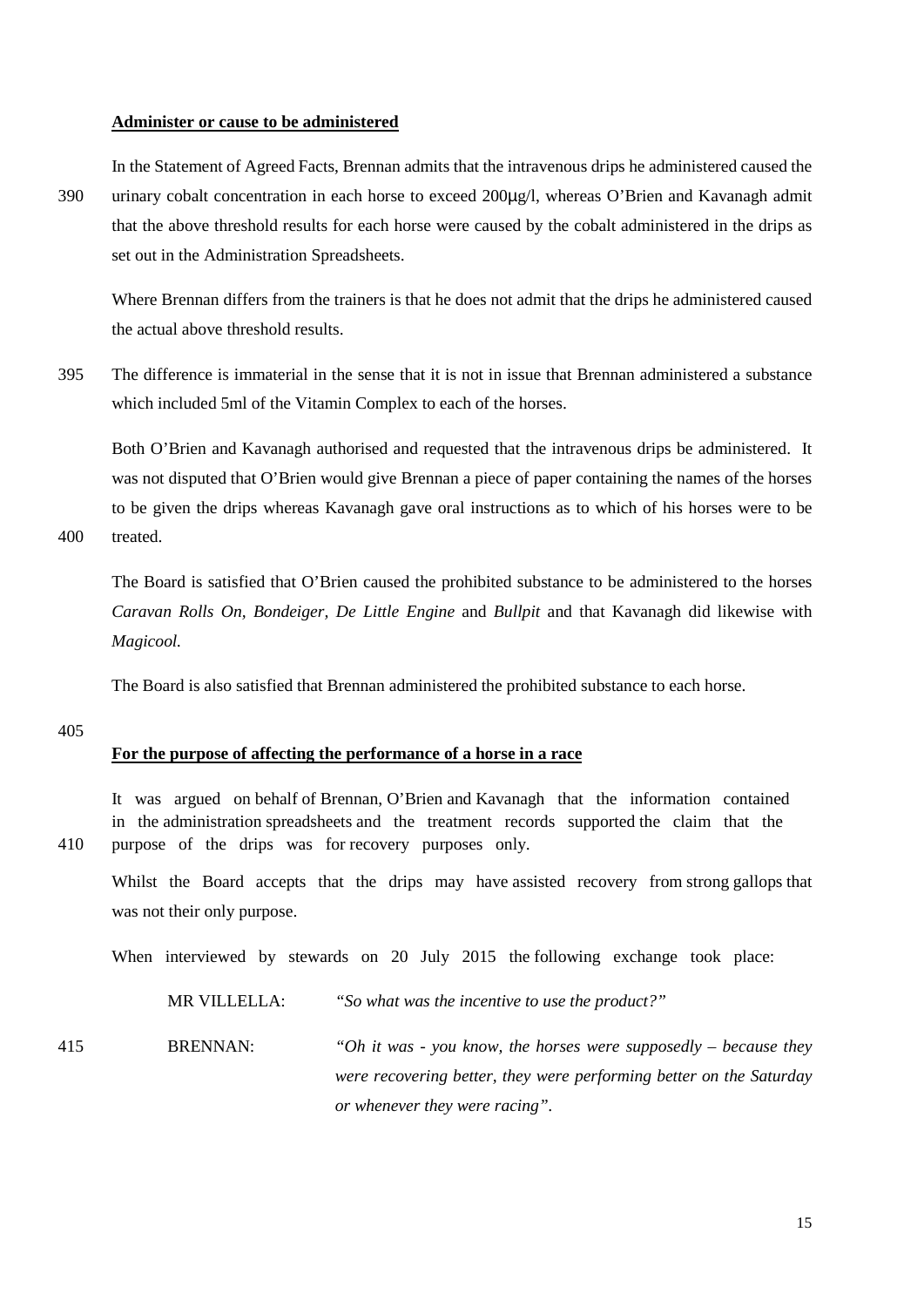Further, Brennan in cross examination by Mr Gleeson said inter alia:

420 *"that if you increase recovery you are going to perform better on the day".* O'Brien in explaining why the drips were introduced, said:

> "- *- - you're always looking to do things better to give the horses a better chance of racing better*."

Kavanagh gave evidence that it was hoped the drips would aid recovery and help the horses retain their 425 condition throughout the preparation.

The Board is satisfied the purpose of the drips was primarily for the purpose of affecting the performance in races of the horses administered the drips.

In addition to the above evidence, the Board draws the inference that having regard to the readings in excess of the threshold in relation to all the named horses and having regard to the fact that the Vitamin

430 Complex contained a heavy concentration of cobalt, the intention for administering the Vitamin Complex or causing the Vitamin Complex to be administered was to affect performance. Whether performance was in fact affected is irrelevant.

# **Knowledge of Cobalt in 'Vitamin Complex'**

Brennan, O'Brien and Kavanagh all say they did not know that the substance administered to the horses 435 contained cobalt.

It was submitted on their behalf that the proper interpretation of Rule 175(h)(i) requires on the part of the person who administers or who causes to be administered a prohibited substance, knowledge that the prohibited substance, in this case the Vitamin Complex, contained cobalt and that it was intentionally administered.

440 If accepted, this submission would impart the criminal law principle of *mens rea* (guilty knowledge) into the Rules.

In the Board's view actual knowledge that the substance is cobalt or a prohibited substance is not a requirement of the Rule. If it were otherwise, the stringent controls on those administering substances which the Rule is designed to impose, would be significantly diminished.

445 On this point, the Board refers to the decision in *NSW Stewards and Kavanagh*<sup>[3](#page-15-0)</sup> and agrees with the approach taken by the panel in *Kavanagh*, that in disciplinary proceedings of a kind with which the Rules of Racing under consideration here are concerned, criminal law principles are not applicable.

<span id="page-15-0"></span> <sup>3</sup> *NSW Stewards and Kavanagh*, 31 August 2015, at para 27-33.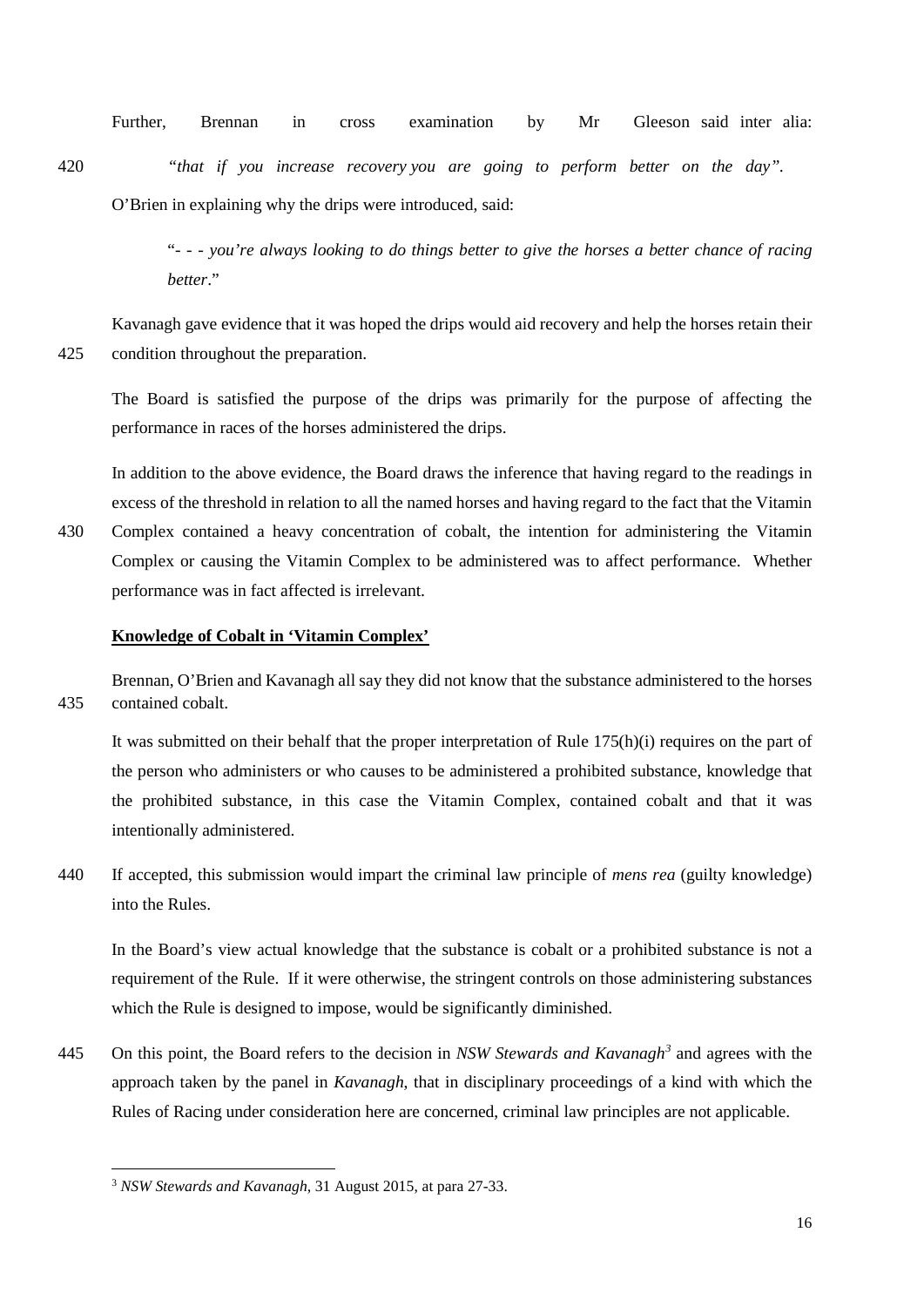In essence the submission is claiming that because they, Brennan, O'Brien and Kavanagh were unaware that the Vitamin Complex contained cobalt and of such concentration as would render 5ml 450 administrations a prohibited substance, that they should not he held to account under AR 175(h)(i).

Cobalt per se is not a prohibited substance.

It is generally found in small amounts in horses as it is a constituent of pastures, ready mixed feeds and a variety of supplements.

Veterinarians and trainers were informed of the cobalt rule at the time the rule was introduced in 455 Victoria on 14 April 2014, that a concentration of above 200µg/l per litre in urine is a prohibited substance. Administration of substances containing cobalt within prescribed time limits prior to racing are permitted providing the race day sample does not exceed the threshold.

Knowledge of the substance administered is not a determinant. Cobalt may be administered whether a person does so knowingly or not. Only when the threshold is exceeded is cobalt a prohibited substance 460 for the purposes of the Rules.

It is irrelevant to guilt whether a person knew the substance was cobalt or not.

The Board does not accept that the submission is a proper interpretation of AR 175(h)(i).

# **Consideration and Further Findings**

While it is the view of the Board that AR 175(h) does not require actual knowledge that the prohibited 465 substance administered was cobalt, the Board considers that the facts and circumstances point strongly to a probable inference that Brennan held a real suspicion that the Vitamin Complex contained cobalt.

In drawing this inference the Board has considered the weight of the combination of the following facts and circumstances including but not limited to:

- Brennan arranged the purchase of bottles of Vitamin Complex from Matthews for \$1,000 cash 470 per bottle
	- The substance described as Vitamin Complex was not a commercial product, not properly labelled and lacked any description of the active constituents
- According to Brennan, Matthews told him the Vitamin Complex was sourced in Canada from an unnamed person. Matthews assured him that it contained only vitamins, it did not contain 475 cobalt nor any prohibited substances and returned clear swabs

• Brennan enquired as to the cost of an analysis of the contents of the Vitamin Complex but did not enquire as to the cost of an analysis for cobalt only or otherwise satisfy his doubts about the composition of the substance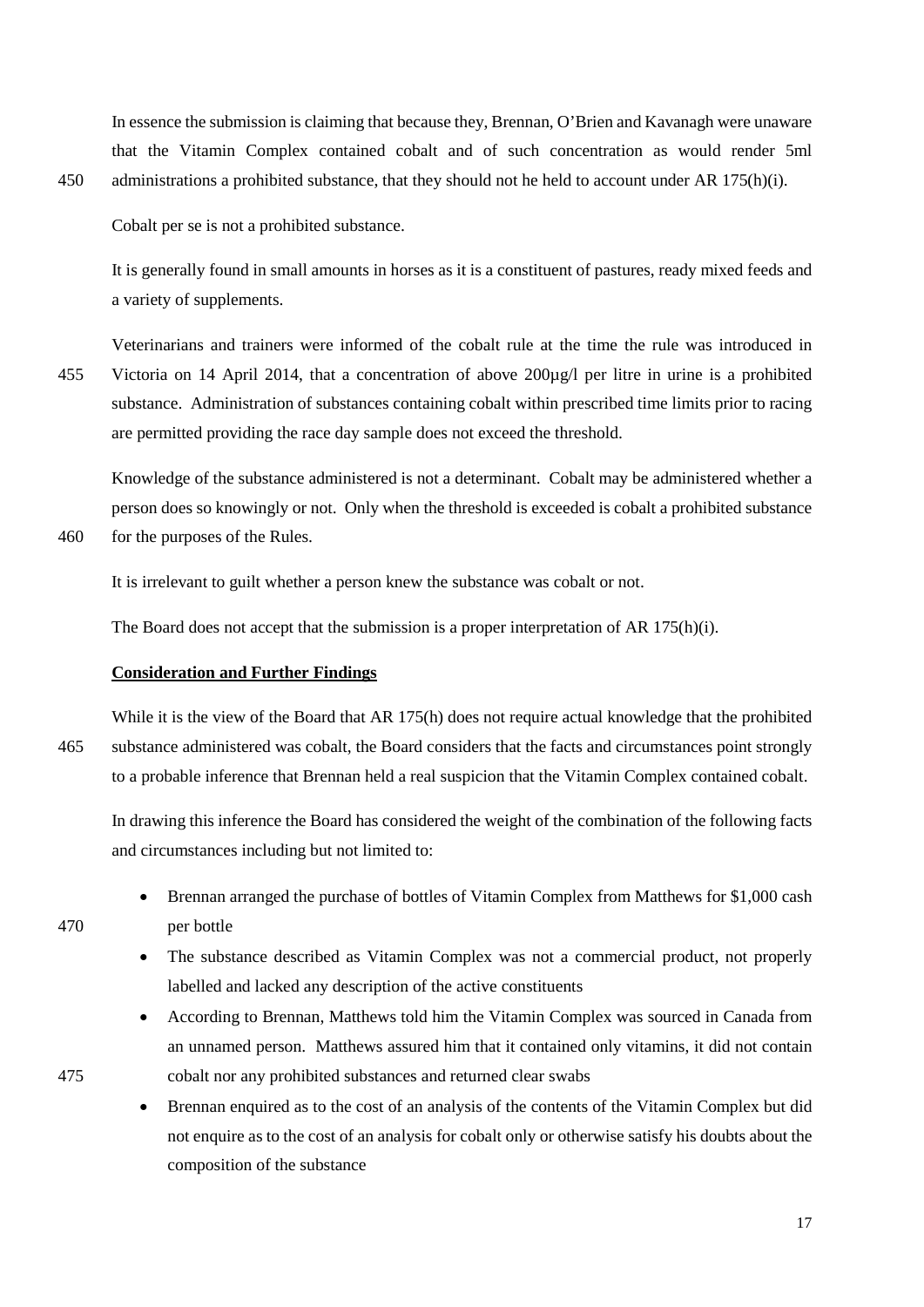| 480 | ٠ | kept the bottles in his vehicle;                                                                   |
|-----|---|----------------------------------------------------------------------------------------------------|
|     | ٠ | did not record the purchase or sale of the Vitamin Complex in the books of account at              |
|     |   | FEC;                                                                                               |
|     | ٠ | kept the transactions secret from colleagues and staff of FEC;                                     |
|     | ٠ | sold bottles of the Vitamin Complex to O'Brien and Kavanagh and to Sam Kavanagh                    |
| 485 |   | for $$1,000$ each;                                                                                 |
|     | ٠ | did not inform Dr Amy Kelly, a fellow FEC vet and the primary care vet for Sam                     |
|     |   | Kavanagh of the sale of bottles to Sam Kavanagh;                                                   |
|     | ٠ | destroyed the FEC book recording postage of a bottle to Sam Kavanagh;                              |
|     | ٠ | requested Sam Kavanagh on 14 January 2015 to get rid of a bottle;                                  |
| 490 | ٠ | dumped the remaining bottle of Vitamin Complex in his possession in a rubbish skip                 |
|     |   | on 14 January 2015; the day the O'Brien and Kavanagh positives were announced; and                 |
|     | ٠ | admitted to stewards on 20 July 2015 that much of his previous testimony was false.                |
|     |   | Presented with a bottle of the appearance and labelled as described earlier, and from an anonymous |
|     |   |                                                                                                    |

 $\mathbf{H}_{\mathbf{a}}$ 

overseas source one might expect that it would raise in the mind of an experienced equine veterinarian 495 a real suspicion that the contents were of dubious provenance, especially having regard to the cost, considerably more than the going rate for a bottle of vitamins which Brennan knew was a fraction of \$1,000.

Cobalt was apparently in mind, as the substance was said by Matthews not to contain cobalt after Brennan said he raised the question.

500 Brennan however refrained from having the substance tested for cobalt to confirm his suspicions; a test, which on the evidence would cost a fraction of the quote from Bova for a test as to what the substance contained.

Brennan's behaviour as described above is in the Board's view consistent with a strong suspicion that the Vitamin Complex was cobalt. The Board also considers it highly likely that Brennan conveyed his

505 suspicions to O'Brien and Kavanagh. Denials to the contrary are not accepted as the truth.

The circumstances surrounding the arrangements between Brennan, O'Brien and Kavanagh are inconsistent with their denials they had knowledge or at the very least a strong suspicion that the Vitamin Complex contained cobalt.

Quite apart from anything else, human experience would suggest that when Brennan was offering to 510 Kavanagh and O'Brien the Vitamin Complex for \$1,000 a bottle, 'what's in it' would be an integral topic of their conversations.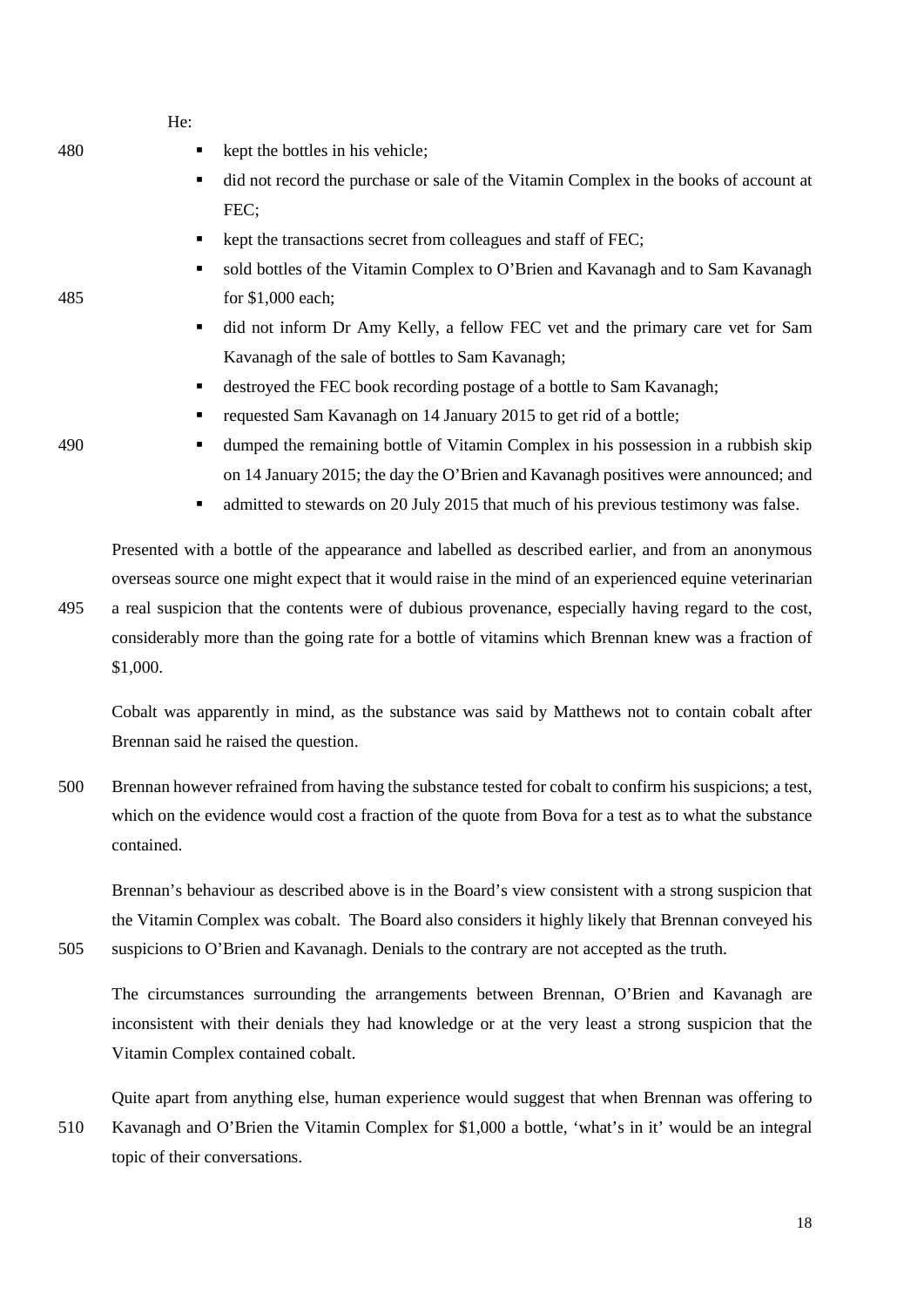In relation to the dealings of Brennan with O'Brien and Kavanagh, the evidence of all three requires close scrutiny as each of them has demonstrated a capacity to tell lies.

In view of the fact Brennan, a self-confessed liar, had recanted much of his earlier evidence does not 515 mean that because he has lied on some matters that other aspects of his evidence should be rejected.

O'Brien claimed to be cooperative and truthful with stewards. Yet he sought to deflect stewards from inquiring into the Vitamin Complex by withholding relevant information, his anger with Brennan for informing the stewards that he paid \$3,000 for 3 bottles of Vitamin Complex and his extraordinarily superficial explanation for why he did not tell stewards about the payment, if in fact, as he asserted it 520 was an innocent trial of electrolytes, minerals and vitamins, was the conduct of a person who did not

wish for the truth to be revealed.'

In the Board's view much of O'Brien's evidence in cross examination was characterised by evasion, prevarication and lacked credibility. The unsatisfactory nature of his evidence was tellingly revealed in an exchange with Counsel for the stewards $4$ .

525 Kavanagh demonstrated a capacity to lie by falsely denying to stewards contact with his son Sam. Further, his evidence that he, unlike O'Brien and Sam Kavanagh, did not pay for the Vitamin Complex, which apparently on his version of events was provided gratuitously by Brennan for his horses, strains credulity.

The Board regards that evidence as implausible as was his evidence as to the extent of the discussion 530 with Brennan when first approached to use the Vitamin Complex.

# **Estoppel**

Leaving to one side the question of prejudice by the eleventh hour notification of the claim of an estoppel against the stewards on behalf of O'Brien, the Board is not satisfied on the evidence before it that a claim of estoppel has been established.

535 Irrespective of the merits of the argument surrounding the time when it may be said that a prohibited substance is detected for the purposes of AR 178D, there is a lack of evidence that the alleged inaction by stewards to notify O'Brien earlier of the results of the urine samples taken from his horses, was intentional on the part of the stewards to cause detriment to O'Brien.

Various assertions and assumptions said to support the claim were made to the Board.

<span id="page-18-0"></span>540 They do not provide a satisfactory basis for a claim of estoppel.

<sup>-&</sup>lt;br>4  $4$  See Transcript p449-51.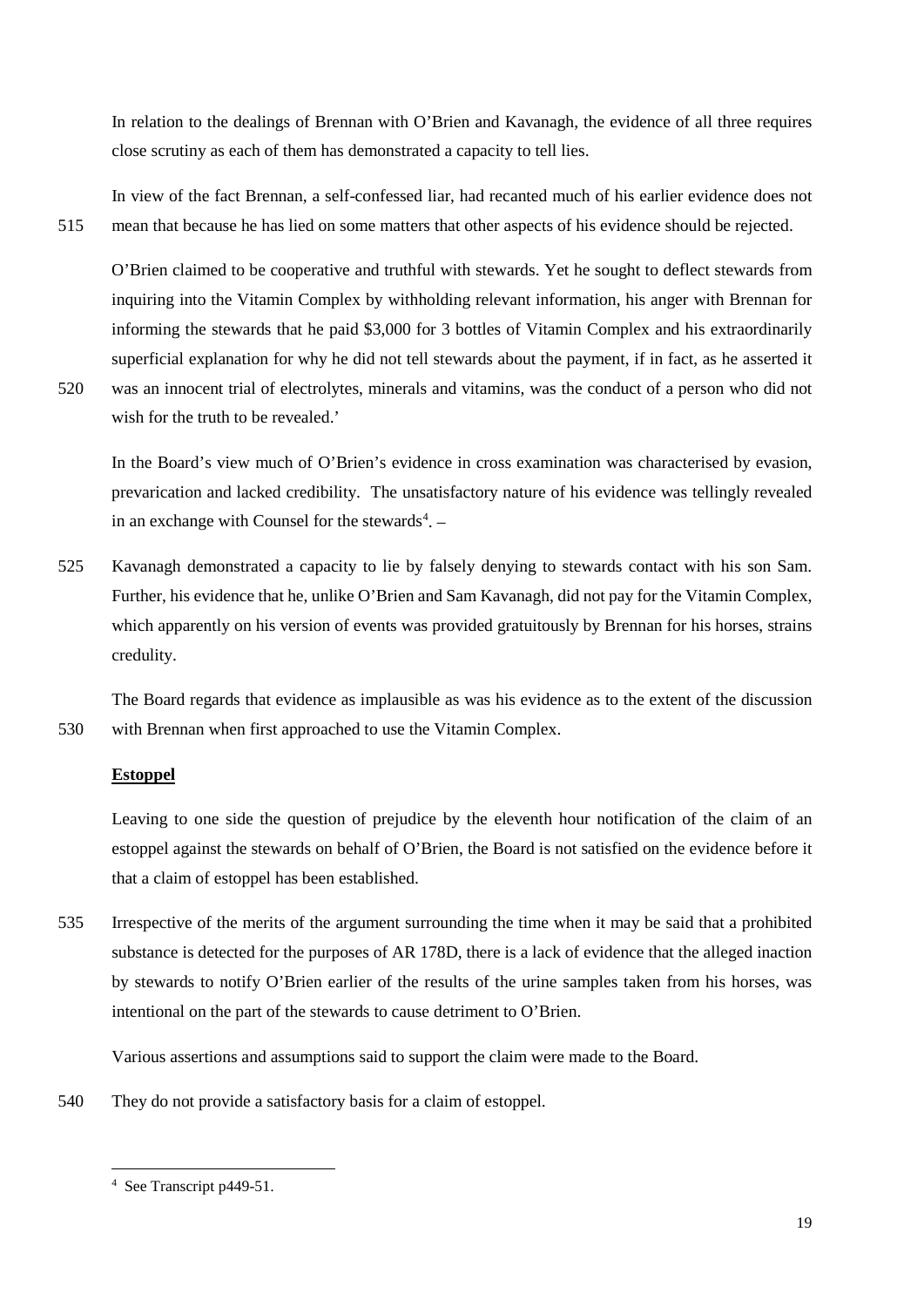# **Abuse of Process**

Finally, it was submitted on behalf of O'Brien that the laying of charges against him is an abuse of process and the charges should be dismissed.

The Board considers this submission to be without merit and is rejected

# 545 **Conclusion**

Having considered all of the evidence and submissions, the Board is comfortably satisfied that Brennan administered to the five named horses a prohibited substance for the purpose of affecting the performance of those horses in a race.

O'Brien and Kavanagh caused to be administered to each of the named horses which they trained a 550 prohibited substance for the purpose of affecting the performance of each of those horses in a race.

Accordingly the Board finds that the charges laid under AR 175(h)(i) against O'Brien, Kavanagh and Brennan have been proved.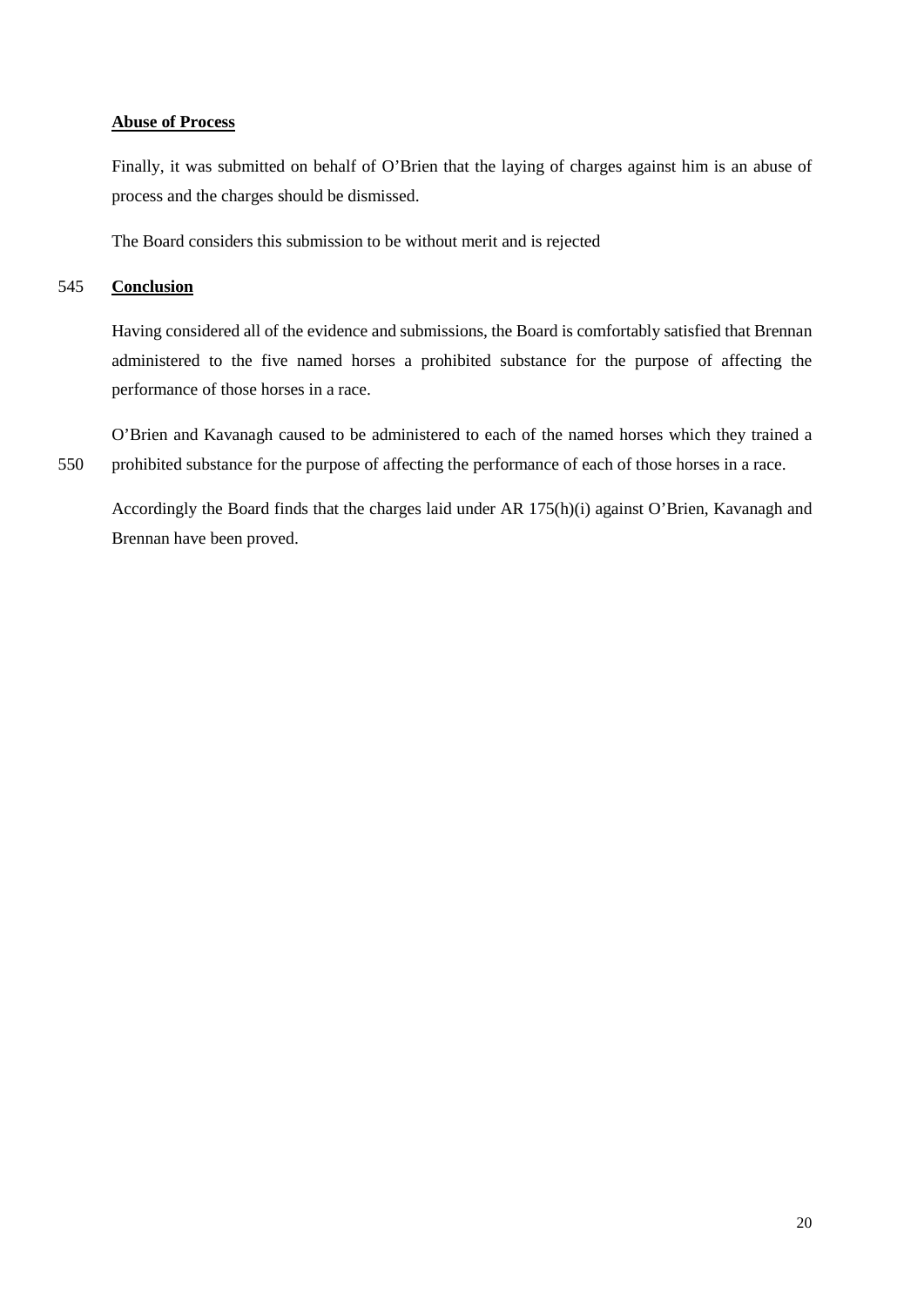**RACING APPEALS AND DISCIPLINARY BOARD**



**400 Epsom Road Flemington VIC 3031**

**Telephone: 03 9258 4260 Fax: 03 9258 4848 radboard@racingvictoria.net.au**

# **HEARING RESULT**

| <b>Distribution:</b> | <b>Chief Executive</b><br>Group Integrity Services, Group Racing<br><b>Group Racing Development</b><br><b>Credit Controller</b><br>ARB, ATA, VJA<br>Office of Racing<br>T Moxon - National Drug Register<br><b>Racing Press</b>                                                                                                                      |
|----------------------|------------------------------------------------------------------------------------------------------------------------------------------------------------------------------------------------------------------------------------------------------------------------------------------------------------------------------------------------------|
| FROM:                | Registrar - Racing Appeals and Disciplinary Board                                                                                                                                                                                                                                                                                                    |
| DATE:                | 23 December 2015                                                                                                                                                                                                                                                                                                                                     |
| <b>SUBJECT:</b>      | <b>HEARING RESULT - TRAINER: DANNY O'BRIEN</b>                                                                                                                                                                                                                                                                                                       |
| <b>Panel</b>         | Judge Russell Lewis (Executive Member), Mr Brian Forrest (Deputy),<br>Mr Geoff Ellis.                                                                                                                                                                                                                                                                |
| <b>Appearances</b>   | Mr Damian Sheales and Mr Tim Purdey, instructed by Lander & Rogers,<br>appeared on behalf of Mr Kavanagh.                                                                                                                                                                                                                                            |
|                      | Mr Jeff Gleeson QC and Mr David Bennett, instructed by Minter Ellison,<br>appeared as Counsel for the Racing Victoria stewards.                                                                                                                                                                                                                      |
| Charge 1             | Breach of AR 175(h)(i)                                                                                                                                                                                                                                                                                                                               |
|                      | Any person who administers, or causes to be administered, to a horse any<br>prohibited substance: (i) for the purpose of affecting the performance or<br>behaviour of a horse in a race or of preventing its starting in a race.                                                                                                                     |
| Charge 2             | Breach of AR 175(h)(ii) [alternative to Charge 1]                                                                                                                                                                                                                                                                                                    |
|                      | The Committee of any Club or the Stewards may penalise: Any person who<br>administers, or causes to be administered, to a horse any prohibited substance<br>which is detected in any sample taken from such horse prior to or following the<br>running of any race.                                                                                  |
| Charge 3             | Breach of AR 178 [alternative to Charges 1 & 2]                                                                                                                                                                                                                                                                                                      |
|                      | Subject to AR 178G, when any horse that has been brought to a racecourse for<br>the purpose of engaging in a race and a prohibited substance is detected in any<br>sample taken from it prior to or following its running in any race, the trainer and<br>any other person who was in charge of such horse at any relevant time may be<br>penalised. |
| <b>Charge 4</b>      | Breach of AR 175(k) [alternative to Charges $1 - 3$ ]                                                                                                                                                                                                                                                                                                |
|                      | Any person who has committed any breach of the Rules, or whose conduct or<br>negligence has led or could have led to a breach of the Rules.                                                                                                                                                                                                          |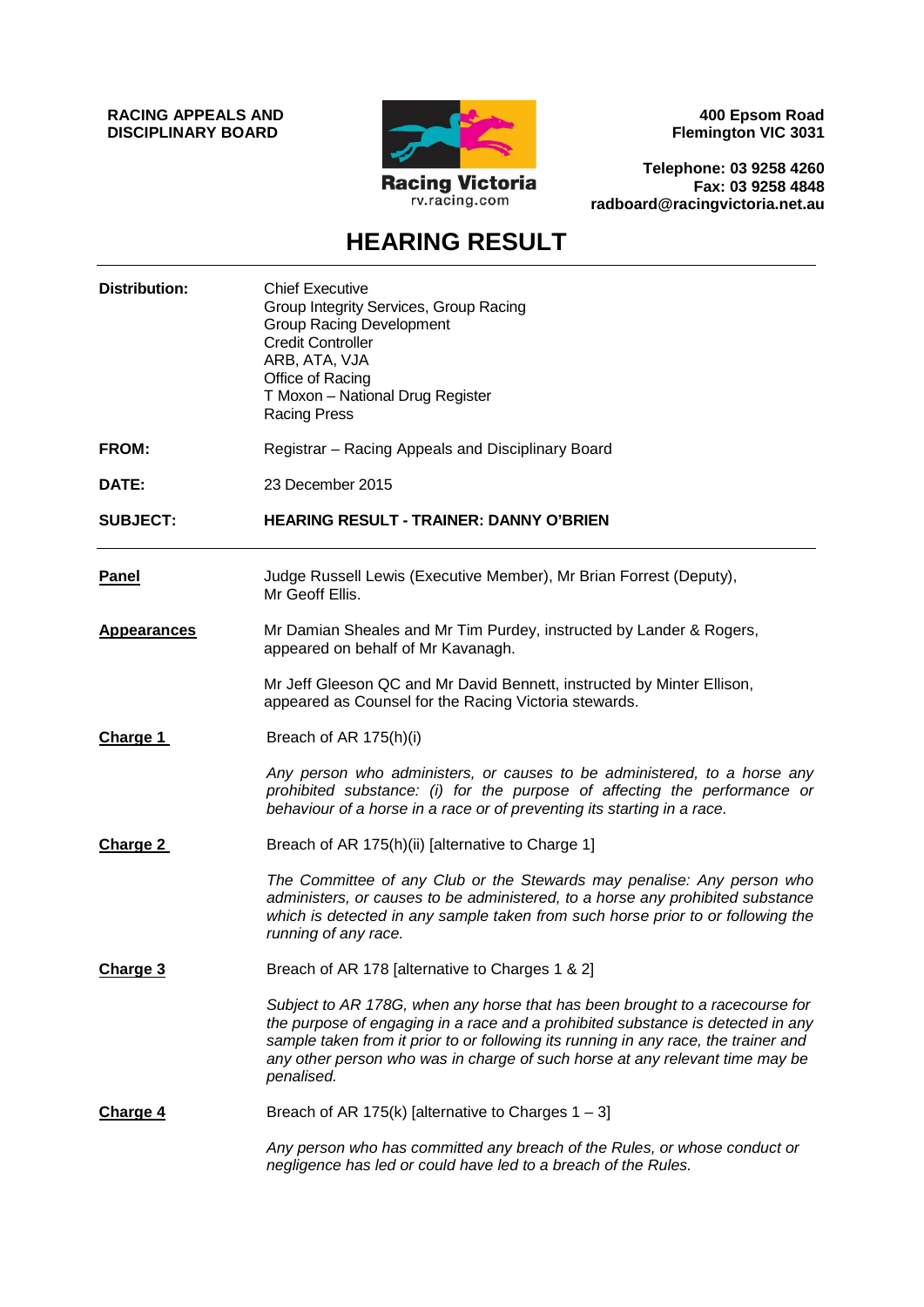| <b>Particulars</b> | Each of the 4 charges relating to a prohibited substance, being cobalt at a<br>concentration in excess of 200µg/l in urine, which was detected in pre-race urine<br>samples taken from each of the Four Horses Caravan Rolls On, Bondeiger, De<br>Little Engine and Bullpit. |
|--------------------|------------------------------------------------------------------------------------------------------------------------------------------------------------------------------------------------------------------------------------------------------------------------------|
| <b>Plea</b>        | <b>Charge 1</b> – not guilty.<br><b>Charge 2</b> [alternative to Charge $1$ ] – not guilty.<br><b>Charge 3</b> [alternative to Charges $2 \& 3$ ] – not guilty.<br><b>Charge 4</b> [alternative to Charges $1 - 3$ ] – not guilty.                                           |
| <b>Decision</b>    | In relation to Charge 1 the Board finds the charge proved in relation to each of<br>the Four Horses.                                                                                                                                                                         |

**Georgie Gavin Registrar - Racing Appeals and Disciplinary Board**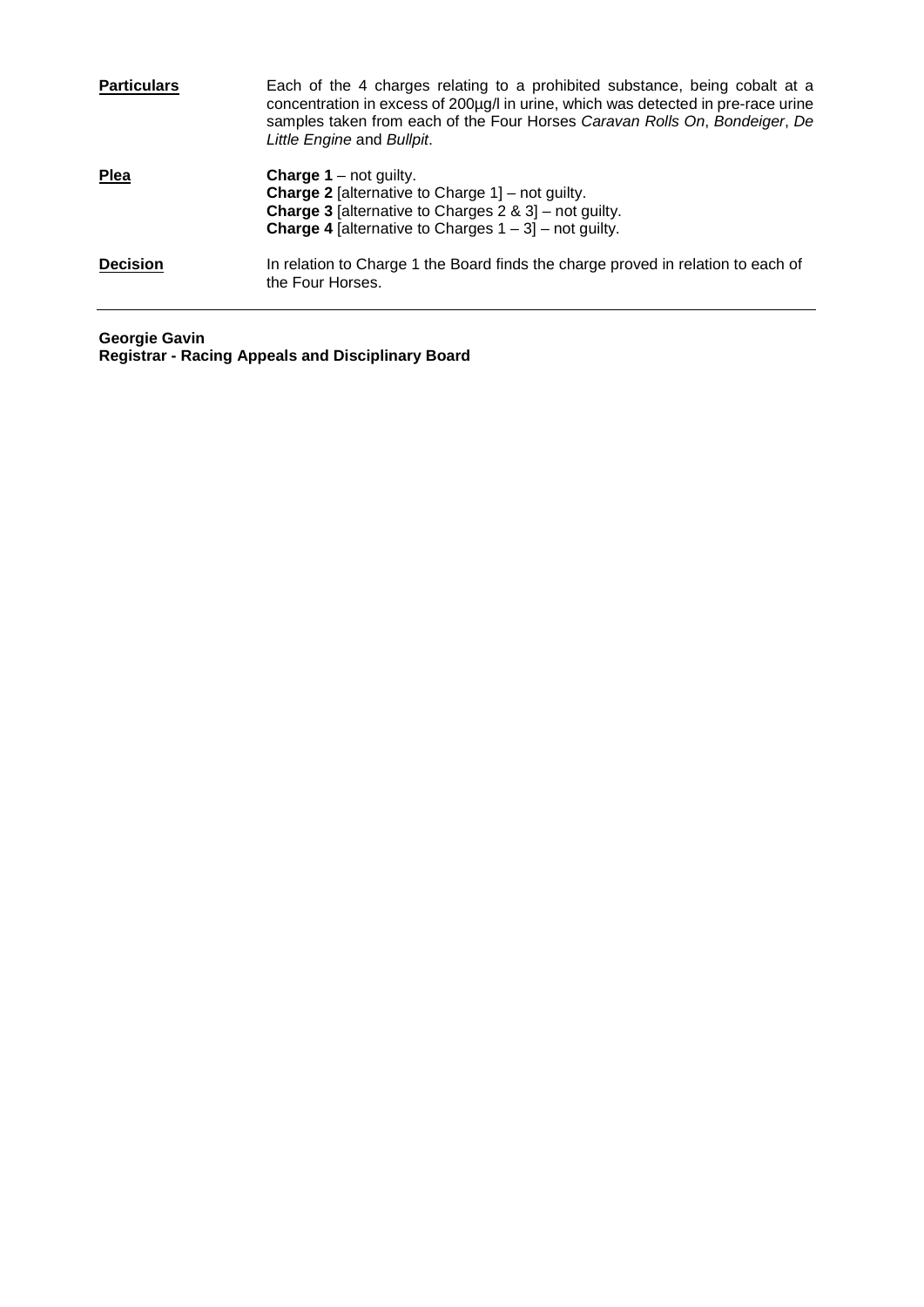**RACING APPEALS AND DISCIPLINARY BOARD**



**400 Epsom Road Flemington VIC 3031**

**Telephone: 03 9258 4260 Fax: 03 9258 4848 radboard@racingvictoria.net.au**

# **HEARING RESULT**

| <b>Distribution:</b> | <b>Chief Executive</b><br>Group Integrity Services, Group Racing<br><b>Group Racing Development</b><br><b>Credit Controller</b><br>ARB, ATA, VJA<br>Office of Racing<br>T Moxon - National Drug Register<br><b>Racing Press</b>                                                                                                                      |
|----------------------|------------------------------------------------------------------------------------------------------------------------------------------------------------------------------------------------------------------------------------------------------------------------------------------------------------------------------------------------------|
| FROM:                | Registrar - Racing Appeals and Disciplinary Board                                                                                                                                                                                                                                                                                                    |
| DATE:                | 23 December 2015                                                                                                                                                                                                                                                                                                                                     |
| <b>SUBJECT:</b>      | <b>HEARING RESULT - TRAINER: MARK KAVANAGH</b>                                                                                                                                                                                                                                                                                                       |
| <b>Panel</b>         | Judge Russell Lewis (Executive Member), Mr Brian Forrest (Deputy),<br>Mr Geoff Ellis.                                                                                                                                                                                                                                                                |
| <b>Appearances</b>   | Mr Damian Sheales and Mr Tim Purdey, instructed by Lander & Rogers,<br>appeared on behalf of Mr Kavanagh.                                                                                                                                                                                                                                            |
|                      | Mr Jeff Gleeson QC and Mr David Bennett, instructed by Minter Ellison,<br>appeared as Counsel for the Racing Victoria stewards.                                                                                                                                                                                                                      |
| <b>Charge 1</b>      | Breach of AR 175(h)(i)                                                                                                                                                                                                                                                                                                                               |
|                      | Any person who administers, or causes to be administered, to a horse any<br>prohibited substance: (i) for the purpose of affecting the performance or<br>behaviour of a horse in a race or of preventing its starting in a race.                                                                                                                     |
| Charge 2             | Breach of AR 175(h)(ii) [alternative to Charge 1]                                                                                                                                                                                                                                                                                                    |
|                      | The Committee of any Club or the Stewards may penalise: Any person who<br>administers, or causes to be administered, to a horse any prohibited substance<br>which is detected in any sample taken from such horse prior to or following the<br>running of any race.                                                                                  |
| Charge 3             | Breach of AR 178 [alternative to Charges 1 & 2]                                                                                                                                                                                                                                                                                                      |
|                      | Subject to AR 178G, when any horse that has been brought to a racecourse for<br>the purpose of engaging in a race and a prohibited substance is detected in any<br>sample taken from it prior to or following its running in any race, the trainer and<br>any other person who was in charge of such horse at any relevant time may be<br>penalised. |
| Charge 4             | Breach of AR 175(k) [alternative to Charges $1 - 3$ ]                                                                                                                                                                                                                                                                                                |
|                      | Any person who has committed any breach of the Rules, or whose conduct or<br>negligence has led or could have led to a breach of the Rules.                                                                                                                                                                                                          |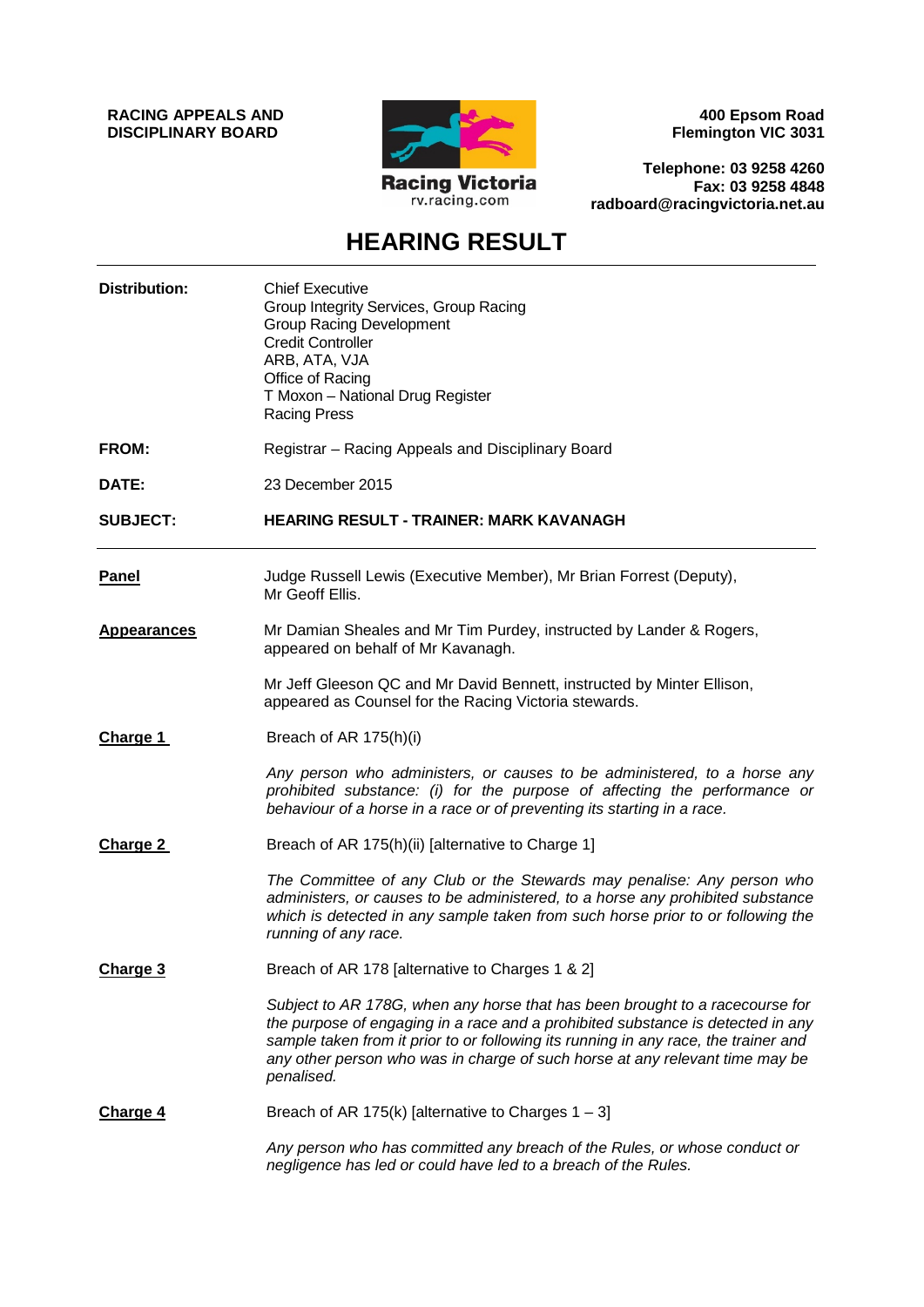| <b>Particulars</b> | Each of the 4 charges relates to a prohibited substance, being cobalt at a<br>concentration in excess of 200µg/l in urine, which was detected in a pre-race<br>urine sample taken from the horse Magicool.                         |
|--------------------|------------------------------------------------------------------------------------------------------------------------------------------------------------------------------------------------------------------------------------|
| <b>Plea</b>        | <b>Charge 1</b> – not guilty.<br><b>Charge 2</b> [alternative to Charge $1$ ] – not guilty.<br><b>Charge 3</b> [alternative to Charges $2 \& 3$ ] – not guilty.<br><b>Charge 4</b> [alternative to Charges $1 - 3$ ] – not guilty. |
| <b>Decision</b>    | In relation to Charge 1 the Board finds the charge proved.                                                                                                                                                                         |

**Georgie Gavin Registrar - Racing Appeals and Disciplinary Board**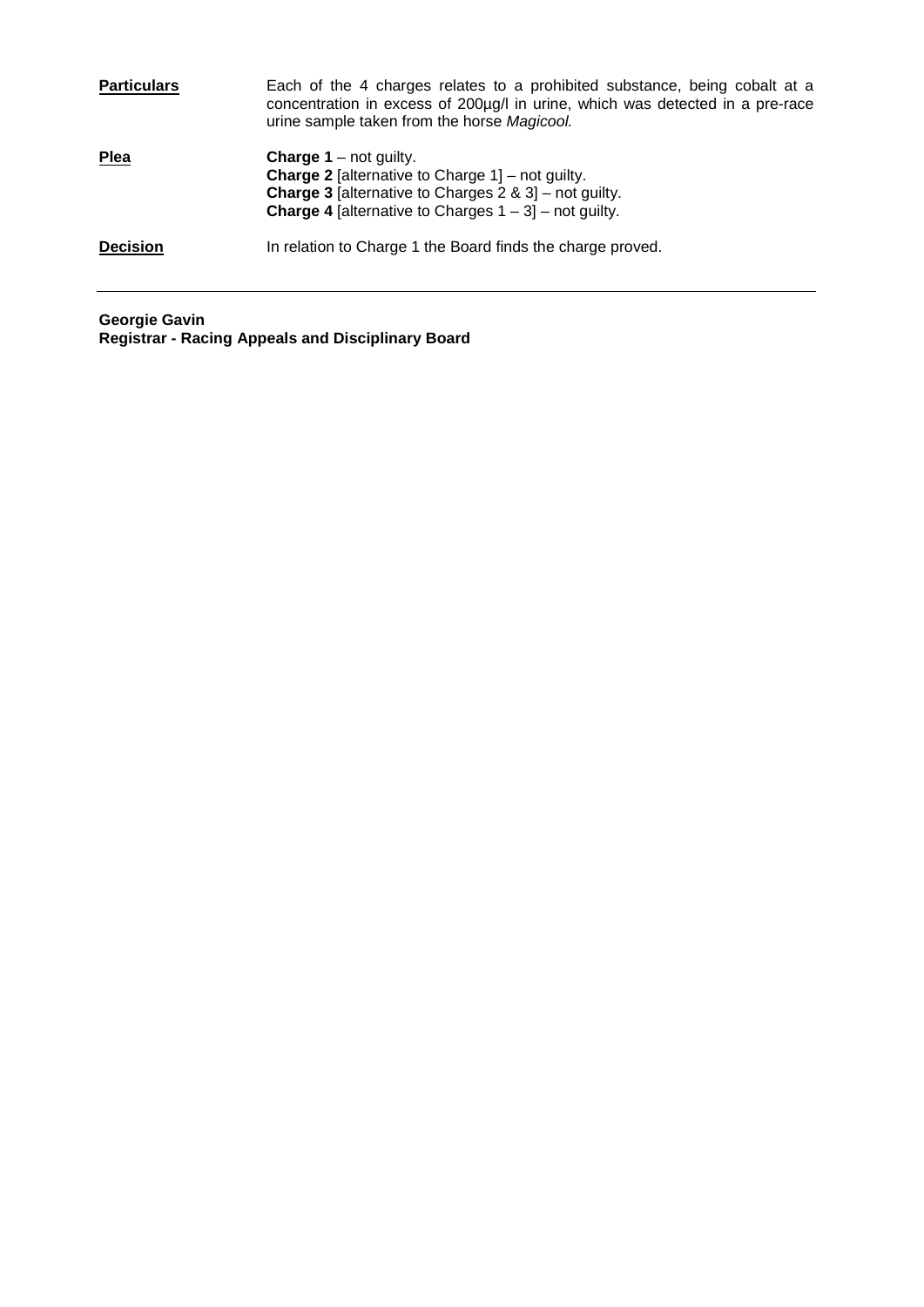**RACING APPEALS AND DISCIPLINARY BOARD**



**400 Epsom Road Flemington VIC 3031**

**Telephone: 03 9258 4260 Fax: 03 9258 4848 radboard@racingvictoria.net.au**

# **HEARING RESULT**

| <b>Distribution:</b> | <b>Chief Executive</b><br>Group Integrity Services, Group Racing<br><b>Group Racing Development</b><br><b>Credit Controller</b><br>ARB, ATA, VJA<br>Office of Racing<br>T Moxon - National Drug Register<br><b>Racing Press</b>                                     |
|----------------------|---------------------------------------------------------------------------------------------------------------------------------------------------------------------------------------------------------------------------------------------------------------------|
| FROM:                | Registrar - Racing Appeals and Disciplinary Board                                                                                                                                                                                                                   |
| DATE:                | 23 December 2015                                                                                                                                                                                                                                                    |
| <b>SUBJECT:</b>      | <b>HEARING RESULT - VET: DR TOM BRENNAN</b>                                                                                                                                                                                                                         |
| <b>Panel</b>         | Judge Russell Lewis (Executive Member), Mr Brian Forrest (Deputy),<br>Mr Geoff Ellis.                                                                                                                                                                               |
| Appearances          | Mr Adrian Anderson, instructed by Tony Hargreaves and Partners, appeared on<br>behalf of Dr Brennan.                                                                                                                                                                |
|                      | Mr Jeff Gleeson QC and Mr David Bennett, instructed by Minter Ellison,<br>appeared as Counsel for the Racing Victoria stewards.                                                                                                                                     |
| Charge 1             | Breach of AR 175(h)(i)                                                                                                                                                                                                                                              |
|                      | Any person who administers, or causes to be administered, to a horse any<br>prohibited substance: (i) for the purpose of affecting the performance or<br>behaviour of a horse in a race or of preventing its starting in a race.                                    |
| Charge 2             | Breach of AR 175(h)(ii) [alternative to Charge 1]                                                                                                                                                                                                                   |
|                      | The Committee of any Club or the Stewards may penalise: Any person who<br>administers, or causes to be administered, to a horse any prohibited substance<br>which is detected in any sample taken from such horse prior to or following the<br>running of any race. |
| Charge 3             | Breach of AR 175(k) [alternative to Charges 1 & 2]                                                                                                                                                                                                                  |
|                      | Any person who has committed any breach of the Rules, or whose conduct or<br>negligence has led or could have led to a breach of the Rules.                                                                                                                         |
| Charge 4             | Breach of AR 175(I) [alternative to Charges $1 - 3$ ]                                                                                                                                                                                                               |
|                      | The Committee of any Club or the Stewards may penalise: Any person who<br>attempts to commit, or conspires with any other person to commit, or any<br>person who connives at or is a party to another committing any breach of the<br><b>Rules</b>                  |